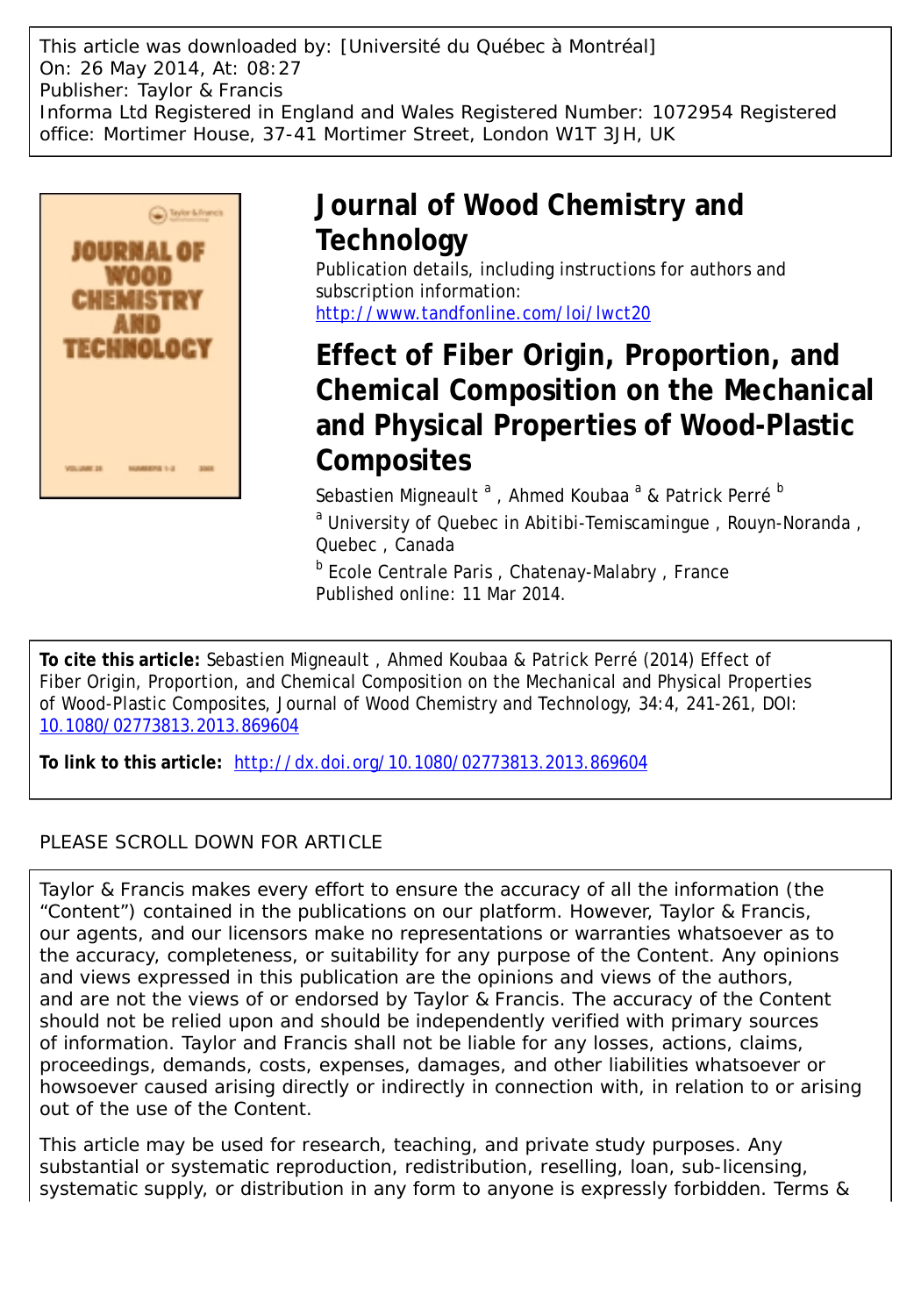Conditions of access and use can be found at [http://www.tandfonline.com/page/terms](http://www.tandfonline.com/page/terms-and-conditions)[and-conditions](http://www.tandfonline.com/page/terms-and-conditions)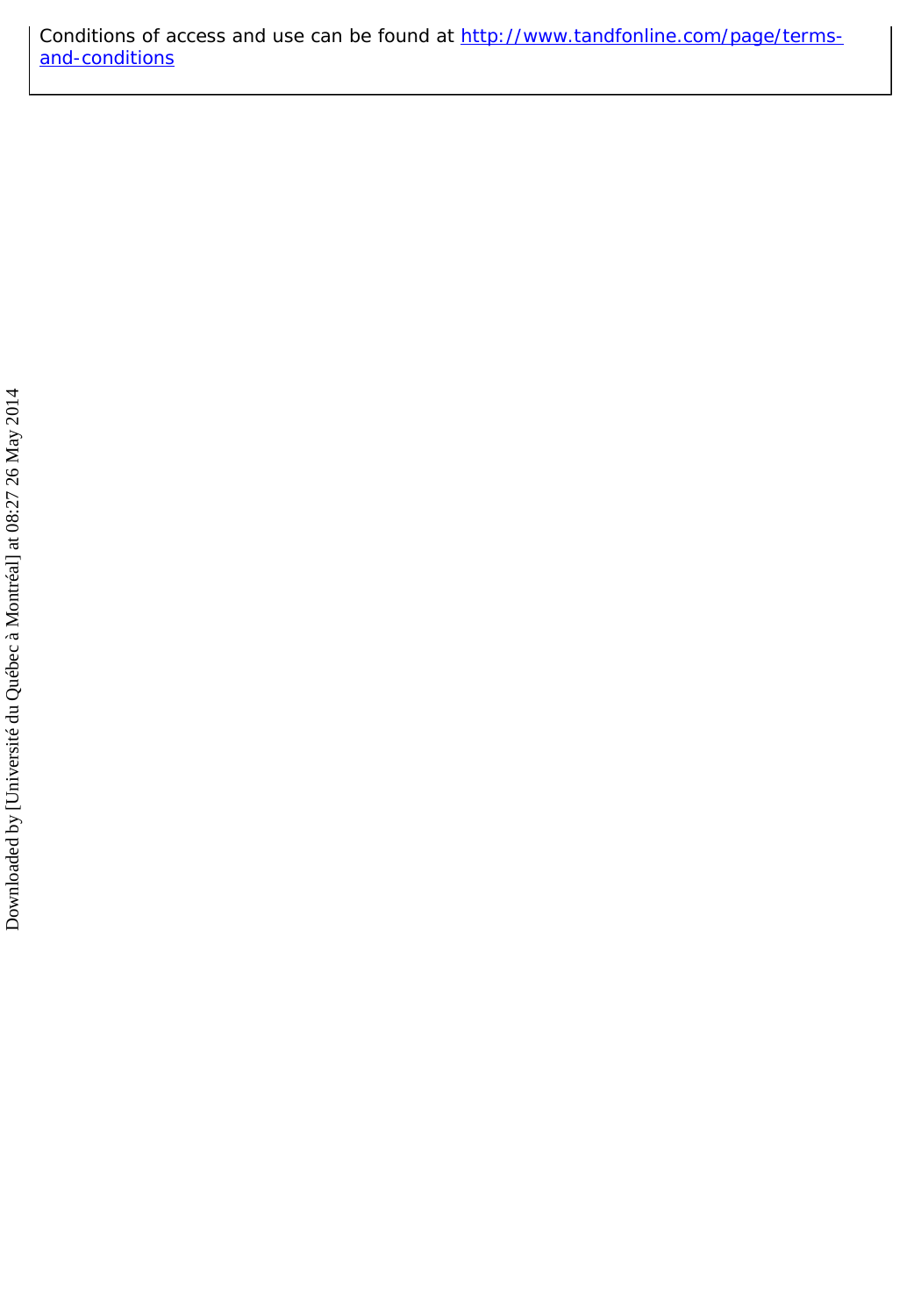

## **Effect of Fiber Origin, Proportion, and Chemical Composition on the Mechanical and Physical Properties of Wood-Plastic Composites**

SEBASTIEN MIGNEAULT,<sup>1</sup> AHMED KOUBAA,<sup>1</sup> AND PATRICK PERRÉ<sup>2</sup>

<sup>1</sup>University of Quebec in Abitibi-Temiscamingue, Rouyn-Noranda, Quebec, Canada <sup>2</sup>Ecole Centrale Paris, Chatenay-Malabry, France

*Abstract: This study assessed the potential of wood residues as fiber sources for woodplastic composites (WPC) and examined the impact for intrinsic fiber properties on strength development. Sawmill sawdust, underused wood species, bark, composite panel, and pulp and paper sludge residues were sampled. Fibers were characterized for cellulose content, ash content, and fiber aspect ratio. WPC samples were formed by twinscrew extrusion compounding, followed by injection molding at three fiber proportions. WPC mechanical properties, water uptake, and water swelling increased with increasing fiber proportion, whereas tenacity decreased. WPC made with residues had lower mechanical and physical properties than those made with clean wood, with some exceptions. Kraft sludge produced one of the best WPC formulations in terms of thickness swell, water swelling, tensile strength, and impact energy. Deinking sludge produced the toughest and the most dimensionally stable WPC. Panel industry residues formed roughly similar WPC to those made with clean wood. Bark led to poorest WPC in terms of mechanical properties. High correlation coefficients were found between cellulose content, wood content, and all WPC properties except impact energy. However, the correlations between aspect ratio and the WPC were insignificant.*

**Keywords** Wood-plastic composite, recycling, wood residues, mechanical properties, physical properties, chemical composition

## **Introduction**

Since the emergence of wood-plastic composites (WPC), interest in them has grown, and market forecasts predict a substantial increase in demand in the next five years, mainly in Asia.<sup>[1]</sup> These new markets and new materials have created promising opportunities for the forest product industry.

Although global demand for wood, wood products, and environmentally responsible products is increasing, forest resources are already used almost at their full potential. In addition to the problem of fiber availability, new environmental concerns and waste disposal laws are pushing the wood processing industry to find new uses for residues. The

Address correspondence to Ahmed Koubaa, University of Quebec in Abitibi-Temiscamingue, 445 boul. de l'Universite, Rouyn-Noranda, Quebec, Canada J9X 5E4. E-mail: ahmed.koubaa@uqat. ca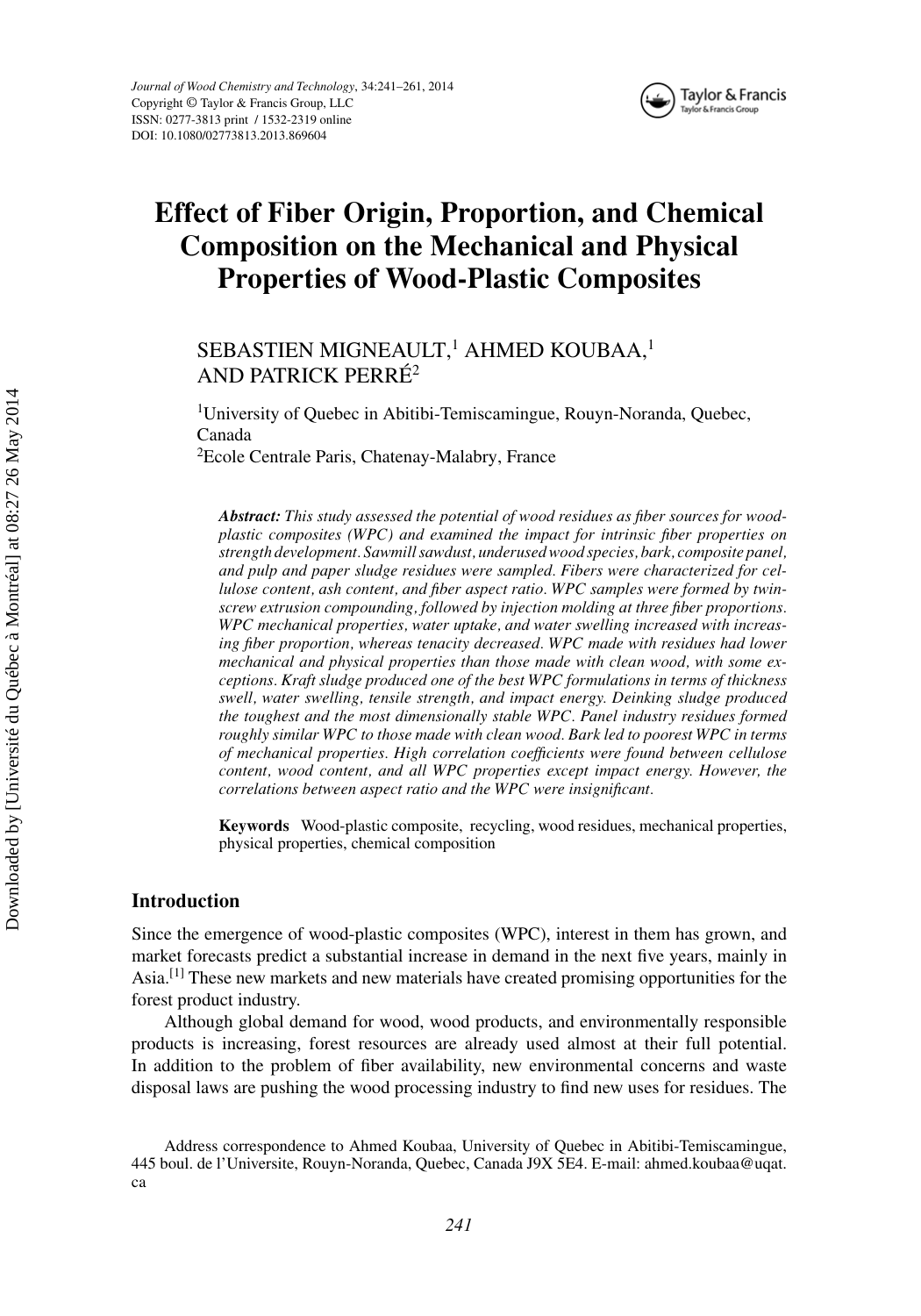province of Quebec in eastern Canada will soon prohibit the disposal of wood and paper waste in landfills and by incineration.<sup>[2]</sup> Recycling wood processing residues for WPC would optimize the use of harvested trees, increase the entire value chain, and reduce the environmental footprint.

Some studies have addressed this issue. Lightsey et al.<sup>[3]</sup> characterized polyethylene and polystyrene filled with residue from screened chips from Kraft pulp mills. The strength and tensile modulus of composites containing wood residue were slightly greater than for commercial wood flour-filled polymers. These results were explained by the more fibrous nature of the residue. However, its high ash content reduced the effective reinforcement. Boeglin et al.[4] found that WPC made with mixed wood waste and recycled plastic had higher dimensional stability but moderate mechanical properties compared to traditional wood-based composites such as particleboard. Georgopoulos et al.<sup>[5]</sup> used fibrous residues from eucalyptus wood, ground corncob, and brewery's spent grain as fillers in thermoplastic polymers. They showed that loading the polymer with natural fibers decreased the mechanical strength and increased the modulus, with high brittleness. Panthapulakkal and Sain<sup>[6]</sup> compared wood flour and milled newsprint as filler in polypropylene and found that newsprint led to slightly superior tensile strength and impact strength and similar modulus of elasticity. Slama<sup>[7]</sup> assessed sawed residues from a medium-density fiberboard (MDF) plant. The residue was fibrous, contained cured urea-formaldehyde resin, and produced more hydrophobic and dimensionally stable WPC than a control made with virgin fibers from the same plant. Mechanical properties of the composites made with the residue were similar to the control panel. It was suggested that the resin had beneficial effects on the composite properties, but that the shorter fiber length of the residue adversely affected mechanical properties. Several studies<sup>[8-11]</sup> have assessed the potential of bark as a fiber source for WPC. The results largely concur that composites made with bark particles have lower water absorption and lower mechanical properties than composites made with wood particles. Bark produced WPC with higher elongation to break and sometimes higher toughness than those made with wood. These three studies suggest that the low mechanical performance of bark WPC is due to low reactivity with MAPE-coupling agents and low intrinsic resistance compared to wood. Other plausible explanations for these differences include variation in chemical composition, fiber surface properties, crystallinity, thermal degradation, and fiber specific gravity. Bark is generally described as a filler, not as a reinforcement. There is also substantial potential for recycling residues from natural non-wood fibers such as agricultural residues.[6]

The objective of the present study was to compare the potential of some conventional wood residues for WPC production.

#### **Experimental**

### *Material Collection and Preparation*

Samples of 10 common wood residues were obtained from industrial wood mills in the province of Quebec in eastern Canada. In this paper, the term "fibers" is used for all materials used as filler or reinforcement in the polymer matrix (e.g., fibers, particles, wood, bark). The fibers are classified into four residue groups, as presented in Table 1. Sludge is the residue obtained after thickening of the pulp and paper mill waste waters.

Prior to composite processing, fibers were air-dried to a dry basis moisture content of about 10%, milled with a Wiley Laboratory Mill Model 4 mounted with a 2-mm opening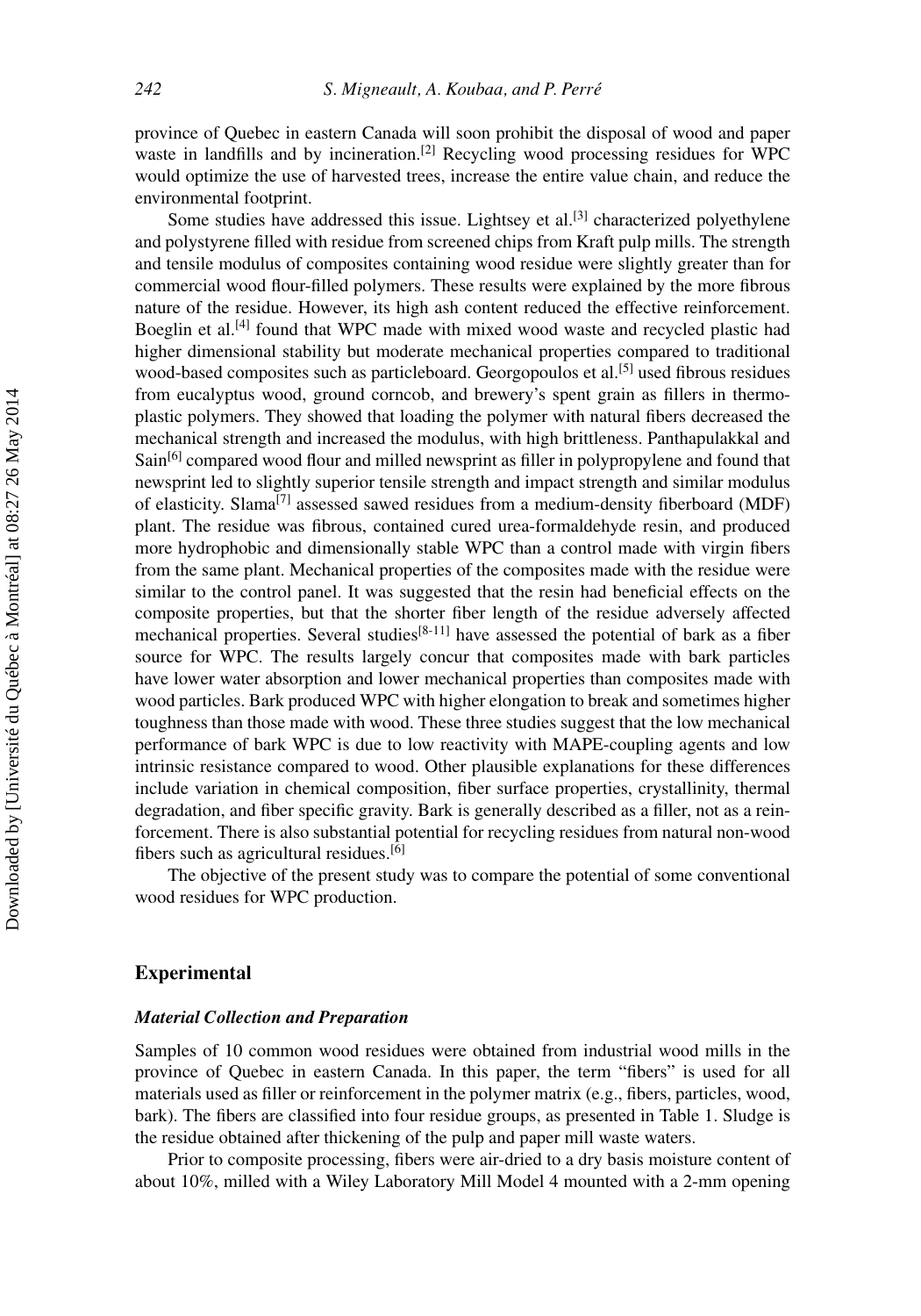| Name              | Description                                                                                                                                                                        |
|-------------------|------------------------------------------------------------------------------------------------------------------------------------------------------------------------------------|
|                   | CLEAN WOOD GROUP: Sawmill sawdust and underused wood species                                                                                                                       |
| Aspen wood        | Trembling aspen (pupulus tremuloides) from eastern<br>Canada. Underused species in the north of the province<br>of Quebec, Canada.                                                 |
| Birch wood        | White birch (betula papyrifera) from eastern Canada.<br>Underused species in the province of Quebec, Canada.                                                                       |
| Spruce wood       | Sawdust from an eastern Canadian softwood sawmill<br>using about 90% black spruce wood, with some jack<br>pine and balsam fir.                                                     |
| <b>BARK GROUP</b> |                                                                                                                                                                                    |
| Aspen bark        | Bark from aspen trees (see above).                                                                                                                                                 |
| Spruce bark       | Bark from spruce trees (see above).                                                                                                                                                |
|                   | COMPOSITE PANEL RESIDUES GROUP: Sawdust from the wood composite panel                                                                                                              |
| industry          |                                                                                                                                                                                    |
| MDI panel         | Panel sawing sawdust from an oriented strand board<br>(OSB) mill using aspen wood (see above) and<br>methylene diphenyl diisocyanate (MDI) adhesive.                               |
| PF panel          | Panel sawing sawdust from a laminated veneer lumber<br>(LVL) mill using about 15% aspen wood (see above),<br>85% birch wood (see above), and phenol formaldehyde<br>(PF) adhesive. |
|                   | SLUDGE GROUP: Residues from the pulp and paper industry                                                                                                                            |
| Deinking sludge   | Deinking sludge produced from recycling of mixed-grade<br>office paper.                                                                                                            |
| TMP sludge        | Sludge from a pulp and paper mill using softwood chips<br>and thermo-mechanical pulping process (TMP).                                                                             |
| Kraft sludge      | Sludge from a pulp mill using softwood chips and Kraft<br>pulping process.                                                                                                         |

**Table 1** Description of the fibers used in wood-plastic composite (WPC) formulations

sieve, and sieved with a Ro-tap Laboratory Sieve Shaker. The  $150-710 \mu m$  opening fraction (100 to 25 US mesh) was kept for WPC processing. Sludge was not milled because it would shorten fibers, nor was it sieved. Finally, fibers were oven-dried at 80◦C to approximately 3% dry basis moisture content.

High-density polyethylene (HDPE) (DOW DMDA-8907 NT7, Dow Chemical) was used as polyolefin matrix. Maleated polyethylene (MAPE) (Fusabond E226, Dupon) was used as compatibility agent at 3% of the total composite dry mass.

## *Fiber Characterization*

Cellulose and ash contents were measured for all residues. Cellulose content reflects the fiber reinforcing potential, and ash content reflects the degree of contamination. The dried material was placed in an airtight container to homogenize the moisture content. Cellulose content was determined by Kürschner and Hoffer's nitric acid method.<sup>[12]</sup> Ash content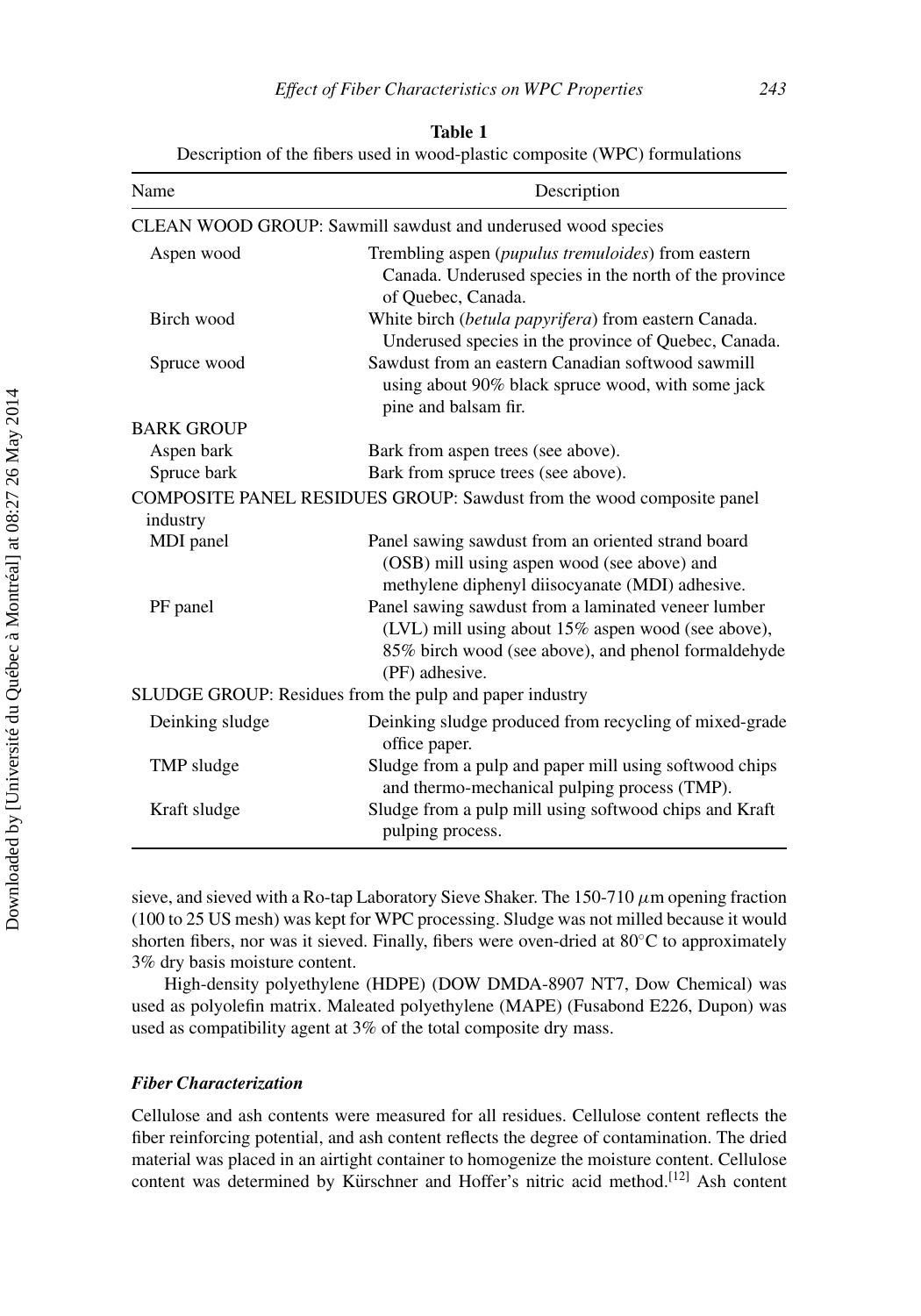was determined by combustion in a muffle furnace at 600◦C according to ASTM D 1102 standard. Fiber aspect ratio was measured using an OPTEST fiber quality analyzer. Each average aspect ratio was obtained from three samples of 5,000 fibers each. Based on image analysis, the FQA allows rapid determination of fiber length, width, and several other morphological properties. Thermogravimetric analysis was applied to determine the thermal sensibility of the different raw materials used. The information obtained was then used to select processing temperatures below the thermal degradation of the raw materials. Measurements were performed by heating 20 mg of fibers from 30°C to 650°C at 10°C/min heating rate in a  $N_2$  atmosphere using a TGA Q50 analyzer (TA Instruments, New Castle, Delaware, USA).

### *WPC Processing and Characterization*

All composites were prepared in two stages: compounding for pelletizing followed by injection molding. A counter-rotating, intermeshing, conical twin-screw extruder (Thermo Scientific HAAKE PolyLab OS Rheodrive 7 with Rheomex OS extruding module) was used to compound fibers, HDPE, and MAPE. The screws were 30 mm in diameter at the large end and 340 mm long, and a 3-mm-diameter die was used. Screw speed was 30 rpm and barrel and die temperature was 155◦C. The extrudate was cooled in a water bath and ground into 3-mm-long pellets.

Samples were molded for tensile, bending, and impact specimens with an Arburg 370 A (600 kN) injection molding machine. Injection molding parameters were 30◦C mold temperature, 160 MPa injection pressure, 1.6 s injection time, 70 MPa holding pressure, 9 s holding time, 180 °C barrel and nozzle temperature, and 17 s cooling time. All specimens were 3.18 mm thick. Bending and impact type specimens were 12.7 mm wide. Bending and impact specimens were 127 mm and 63.5 mm long, respectively.

WPC specimens were characterized according to ASTM D 1037 standard for apparent density, water uptake, and thickness swell (TS) of water-soaked samples. Measurements were repeated three times on bending-type specimens. Three-point bending properties was measured according to ASTM D 790 standard with a span-to-depth ratio of 16:1 and at a speed of 1.4 mm/min. Tensile properties were measured according to ASTM D 638 standard using specimen Type I and at a speed of 5 mm/min. Unnotched impact resistance was measured according to ASTM D 4812. Bending, tensile, and impact tests were repeated 10 times.

## **Results and Discussion**

#### *Fiber Characteristics*

Table 2 presents the cellulose and ash contents of the different fibers used in the WPC formulations. Cellulose is the structural component of wood and thus indicates the reinforcing potential for WPC. The cellulose contents found for the three wood species in the present study are in good agreement with previously reported values. Aspen wood has higher cellulose content than white birch wood, and hardwoods have higher cellulose content than softwoods.<sup>[13]</sup> Bark generally has lower cellulose content than wood. Aspen wood was sampled from composite panel mills. The cellulose content of the sawdust from these mills was therefore determined as the cellulose content of aspen wood minus the relative proportion of non-wood ingredients used in composite panel formulations. The sampled sludge materials showed high cellulose content despite their very high degree of contamination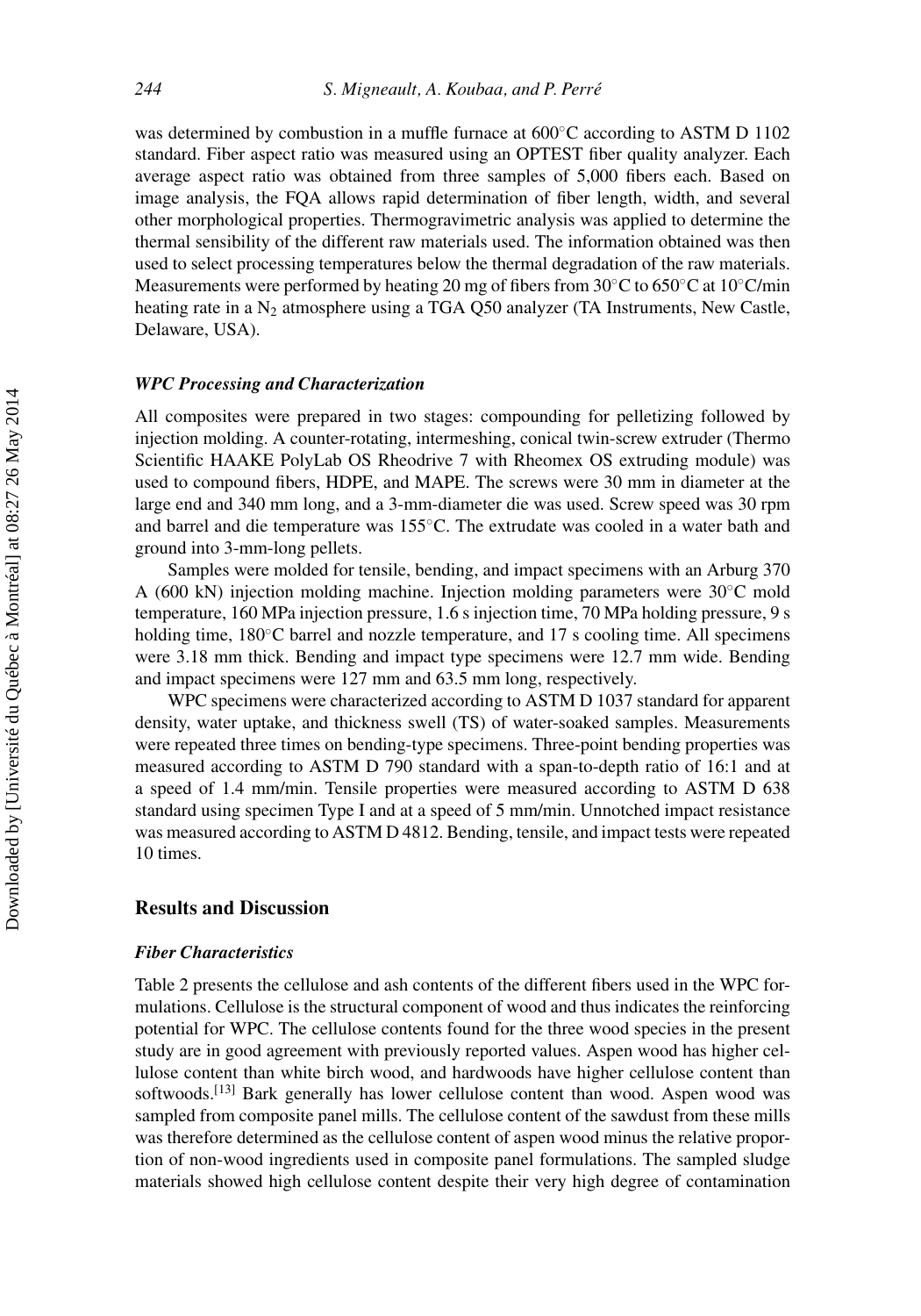| Name                     | Cellulose $(\%)$  | Ash $(\%)$ | Aspect ratio |
|--------------------------|-------------------|------------|--------------|
| Aspen wood               | 50.7              | 0.7        | 5.8          |
| Birch wood               | 47.3              | 0.3        | 2.5          |
| Spruce wood <sup>a</sup> | 43.0              | 0.3        | 5.8          |
| Aspen bark               | 32.0              | 5.3        | 4.1          |
| Spruce bark              | 33.5              | 1.6        | 4.6          |
| MDI panel                | 48.2 <sup>b</sup> | 1.1        | 3.4          |
| PF panel                 | 47.7 <sup>b</sup> | 1.7        | 1.9          |
| Deinking<br>sludge       | 43.3              | 51.1       | 18.2         |
| TMP sludge               | 29.5              | 19.4       | 47.4         |
| Kraft sludge             | 32.8              | 37.8       | 83.2         |

**Table 2** Cellulose and ash contents and aspect ratio of the fibers used in WPC formulations

 $^{a}$ from  $^{[13]}$ ; bestimated with the non-wood content in panels.

(up to 50% ash). This result suggests that sludge has good reinforcing potential for WPC despite its high degree of contamination.

Fiber ash content, a measurement of the degree of fiber contamination, is also presented in Table 2. Fibers in the present study fell into three contamination degree categories. The first category, clean wood (wood group, Table 1), is considered uncontaminated  $\langle$  <1% ash content). The ash contents in Table 2 are typical for wood, and are due to the minerals present in wood cell walls and extractives.[13] The second category, low contaminated residues (bark and composite panel groups, Table 1), showed ash contents in the range 1% to 5%. The higher ash content in bark than in wood is due to bark's higher inorganic content. Bark is also contaminated with sand or dirt resulting from contact with the ground (e.g., after logging). Inorganics in the composite panel group residues are mainly due to non-wood ingredients used in panel formulations. The cured resin present in these residues is more desirable than other types of contaminants, such as sand. The third category is highly contaminated wood residues with 20% to 50% ash content, including all the pulp and paper sludge samples. Deinking sludge has the highest ash content. A large proportion of this ash comes from ink and clays recovered in the deinking process. Although the Kraft mill produces pulp only (no ink or other additives), this sludge showed higher ash content than the TMP sludge from an integrated pulp and paper mill. This result may be explained by the fact that the chemical Kraft pulping and bleaching processes generate more residual components.

Fiber aspect ratios are presented in Table 2. Despite the fact that all particle types were prepared with the same procedure, their aspect ratios were slightly different. Within the clean wood group, the dense birch wood produces particles with lower aspect ratio than the soft spruce and aspen woods. Bark particles showed slightly lower aspect ratio compared to wood. Composite panel residues have the lowest aspect ratios. This is explained by the previous processing steps. The three sludge samples differ from the seven other fibers used in this study in that the proportion of wood in sludge is in the form of individual fiber cells (or tracheids) instead of milled stocky particles. Slender fibers with high aspect ratio (length-to-diameter ratio) have better reinforcing potential for WPC than stocky particles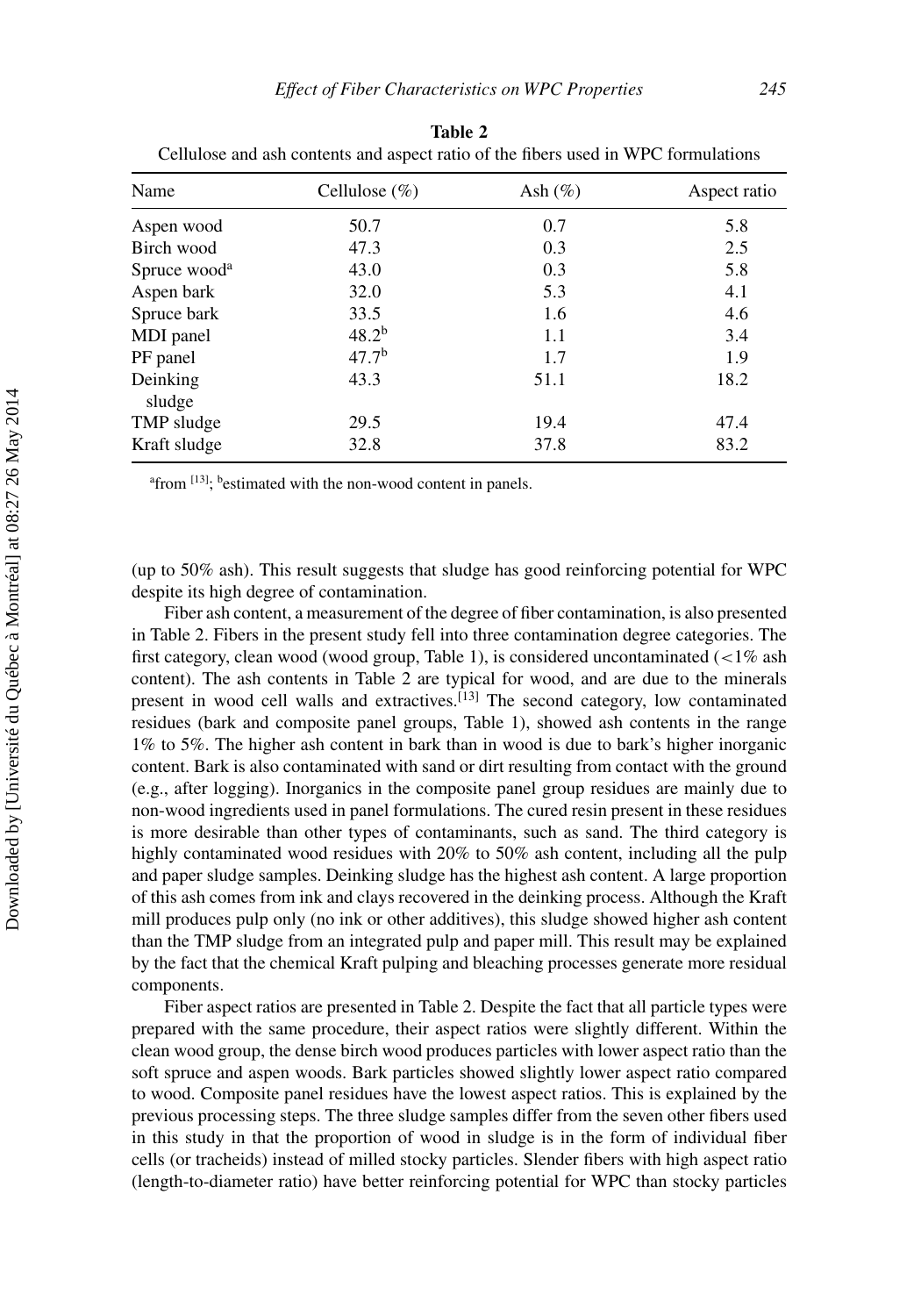

**Figure 1.** Mass losses (a) and temperature derivatives of the mass (DTG) (b) for the different fibers and HDPE in a nitrogen environment at 10◦C/min heating rate.

with low aspect ratio.<sup>[14,15]</sup> Therefore sludge has greater reinforcing potential than the other materials in terms of fiber morphology.

Figure 1 presents the thermogravimetric curves of the different fibers and HDPE. Fibers are more thermally sensitive than HDPE, and begin to lose significant mass at around  $250\textdegree$ C. In the present study, because samples were molded at  $180\textdegree$ C, little thermal degradation occurred during processing. The small loss step at 100◦C corresponds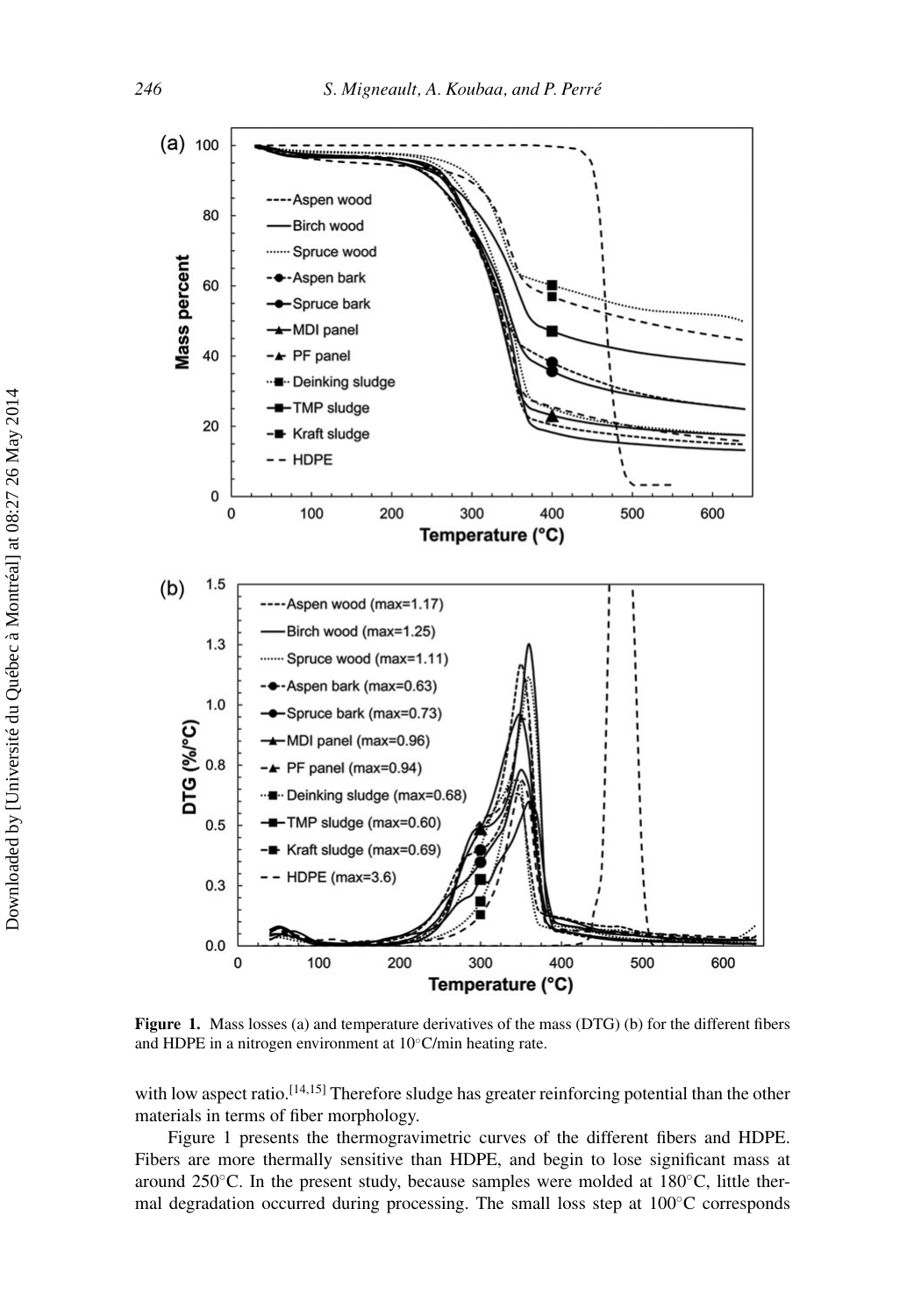to moisture vaporization (about 3%). For some fibers, slightly more mass is lost before  $250\degree$ C due to volatile compounds such as wood resin and extractives. All fiber curves are characterized by a dominant large pyrolysis step from  $250^{\circ}$ C to  $400^{\circ}$ C, where the wood polymers decompose.<sup>[13]</sup> This step begins about 50 $\degree$ C later (at around 300 $\degree$ C) for sludge because it has already undergone thermal or chemical changes in the pulping processes. As shown on the differential thermogravimetric (DTG) peaks (Figure 1b), the thermal decomposition of HDPE can be described by a single-step reaction. The DTG peaks of fibers are broader because wood is composed of different polymers with different degradation temperatures. Volatile compounds such as wood resin and extractives decompose from about 175 to 350◦C, with a peak at about 250◦C.[16] Hemicellulose polymers decompose from about 200 to 380◦C, with a peak at about 295◦C. [16] Cellulose decomposes from about 280 to 430 $°C$ , with a peak at about 360 $°C$ . [16] The derivative peaks shape and position vary with fiber type, showing that their thermal sensitivity is different. As reported,  $[16]$  the bark decomposition peak is slightly broader than the wood peak. All residues have a slightly broader decomposition peak than wood because of their more diversified chemical composition. The sludge peaks are remarkably different. These materials have already undergone thermal or chemical changes in the pulping processes. The TMP sludge decomposition peak is closer to those described for wood because these fibers have a similar chemical composition. However, the Kraft and deinking sludge decomposition peaks do not have the hemicellulose peak at 290◦C because these polymers of lower molecular weight were removed in the pulping processes.

The percent material remaining at 650◦C is higher for sludge materials due to their high inorganic content (Table 2). Bark has a roughly similar thermal resistance to clean wood, but more material remains at 650◦C because of the higher inorganic content. The curves for the composite panel group are very similar to those for wood because the composite panels were processed at around 160◦C, resulting in little thermal degradation.

### *Effect of Fiber Proportion on WPC Physical Properties*

All WPC physical properties were significantly affected by fiber proportion in the matrix (Table 3). Density, TS, and water uptake increase mainly linearly with increasing fiber proportion, but show a somewhat significant higher order effect. HDPE density is 946 kg/m<sup>3</sup> and WPC density is  $1100 \text{ kg/m}^3$  on average at 40% fiber proportion (Table 4). This result indicates that fiber lumens are filled with HDPE or collapsed, as the apparent basic density of solid wood varies from 350 to 550 kg/m<sup>3</sup> and the density of the fiber cell wall is around 1450 kg/m<sup>3</sup>.<sup>[13]</sup>

In good agreement with the literature,<sup>[7]</sup> water mass uptake and TS increase with increasing fiber proportion (Figure 2 and Table 4). This result is due to the fact that wood material is the most hydrophilic of the composite components. Also, fiber networking increases as fiber proportion increases, and thus water diffusion increases. Figure 3 shows the variation in TS and water uptake with time. Water mass uptake increased up to the end of measurements at 84 days, whereas thickness swell reached a plateau at around 28 days. This behavior is similar to that of solid wood: dimensional changes reach a plateau while water mass absorption continues.

## *Effect of Fiber Proportion on WPC Mechanical Properties*

WPC mechanical properties were significantly affected by fiber proportion (Table 3). As shown in Figure 2, the development of mechanical properties with increasing fiber proportion is mainly linear, but a significant second-order effect was found on all mechanical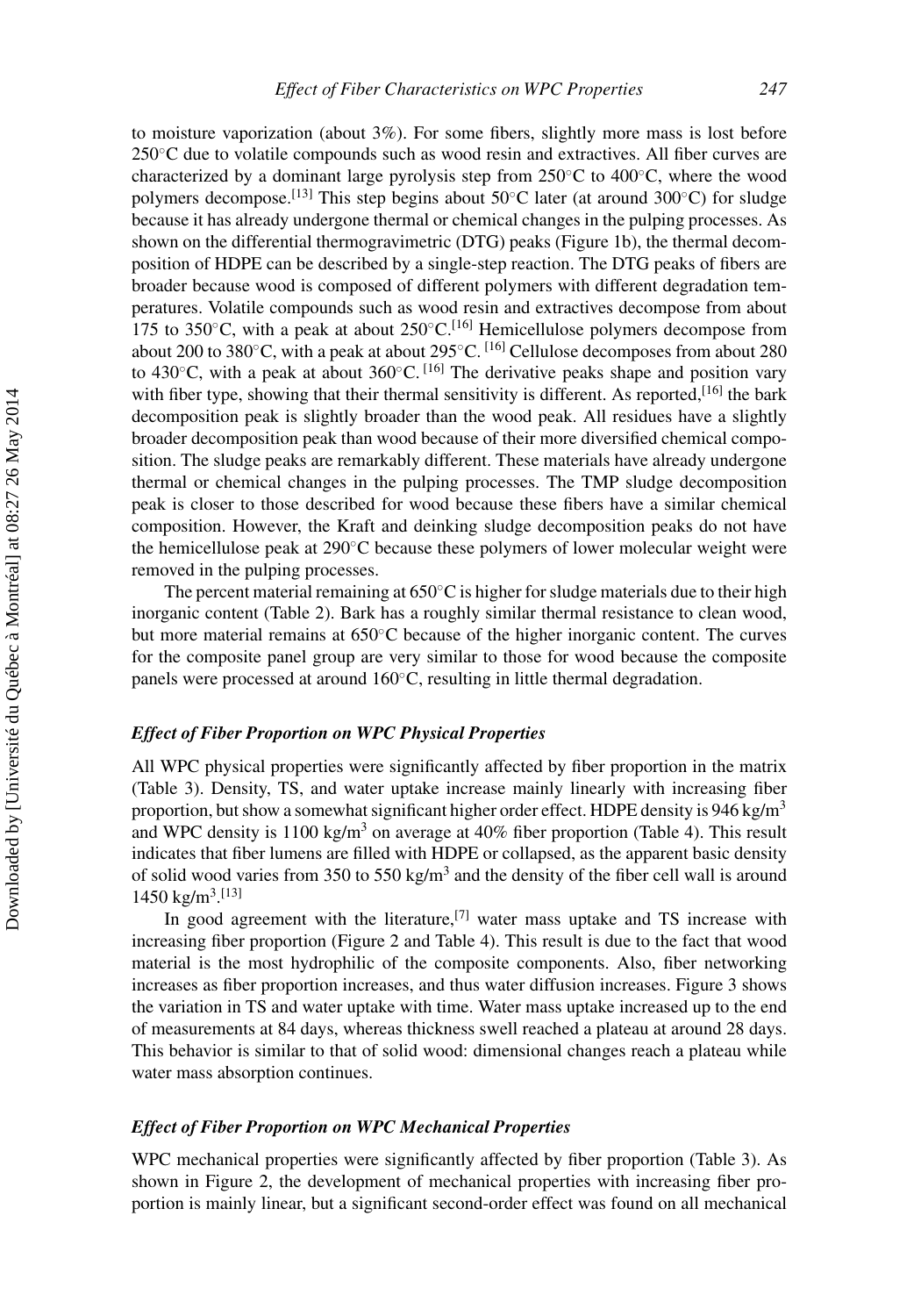|                     |          |                                                            | Analysis of variance (F values) in WPC properties | Table 3                    |                                                         |                                    |                   |                        |                     |
|---------------------|----------|------------------------------------------------------------|---------------------------------------------------|----------------------------|---------------------------------------------------------|------------------------------------|-------------------|------------------------|---------------------|
| Source of variation | Density  |                                                            | Water uptake Thickness swell                      | $\tilde{E}$                | Tensile strength Tensile EB <sup>b</sup>                |                                    | Impact energy     | <b>MOE<sup>c</sup></b> | MOR <sup>d</sup>    |
| iber proportion     | 4 079**  | $356***$                                                   | $163**$                                           | $3312**$                   | $2.552***$                                              | $1688**$                           | $332**$           | 8 013**                | 6584 **             |
| Linear effect       | 8 151**  |                                                            | $\frac{301***}{8.8***}$                           |                            |                                                         |                                    |                   | $12.924**$             | $11306***$          |
| Nonlinear effect    | $5.9*$   | $672**$<br>$15**$<br>$33**$<br>$19**$<br>$19**$<br>$8.6**$ |                                                   | $6624**$<br>0.3NS<br>670** | $5\frac{3}{37}$<br>$37***$<br>$1\frac{843***}{4466***}$ | 3 199**<br>177**<br>264**<br>145** | $619***$          | $97**$                 | $14**$              |
| Fiber type          | 383**    |                                                            | $1.9^{**}$                                        |                            |                                                         |                                    | $146**$           | $1319***$<br>812**     |                     |
| Wood vs. All others | $628**$  |                                                            |                                                   | $3327***$                  |                                                         |                                    | 2.9 <sup>NS</sup> |                        | $2328***$<br>1661** |
| Wood vs. Bark       | $21**$   |                                                            | $18^{**}$                                         | $3374***$                  | $11421$ **                                              | $69***$                            | $101**$           | $2.124**$              | $3251***$           |
| Wood vs. Panel      | $18**$   | $10^{**}$                                                  | $26**$                                            | 389**                      | 785**                                                   | $1.6^{NS}$                         | 1.3 <sup>NS</sup> | $7.8$ NS               | $45**$              |
| residues            |          |                                                            |                                                   |                            |                                                         |                                    |                   |                        |                     |
| Wood vs. Sludge     | $.838**$ | $80**$                                                     | $17**$                                            | $2836**$                   | 976**                                                   | $277**$                            | $137***$          | $707**$                | $2156**$            |
| Fiber type x Fiber  | $20.9**$ | $6.5***$                                                   | $4.1**$                                           | 46**                       | $124**$                                                 | $43***$                            | $10**$            | $123**$                | $122**$             |
| proportion          |          |                                                            |                                                   |                            |                                                         |                                    |                   |                        |                     |

a tensile modulus of elasticity; b tensile elongation at break; c bending modulus of elasticity; d bending modulus of rupture; ∗∗ significant at 1% probability level; significant at 5% probability level; **NS** not significant at 5% probability level.

∗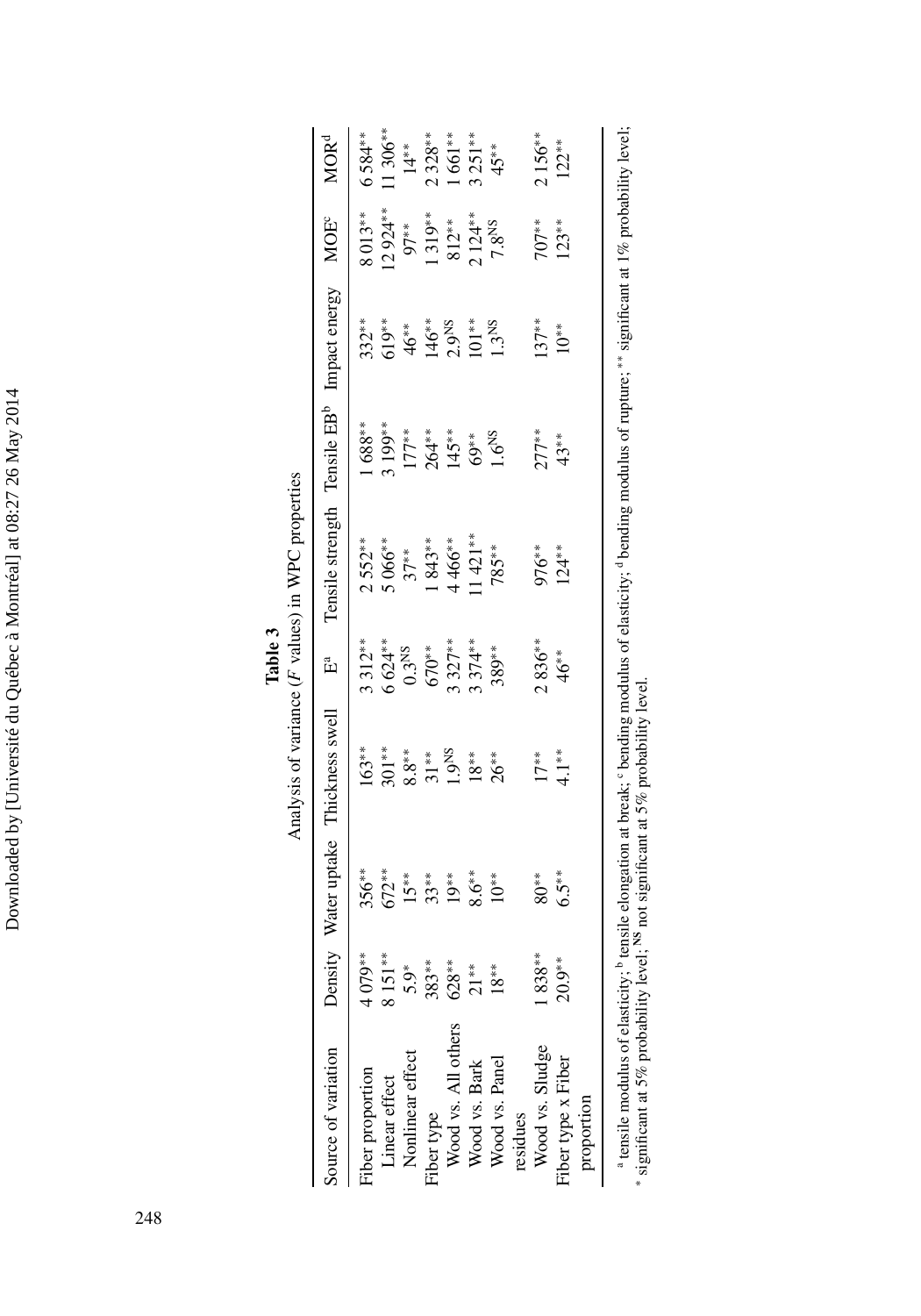|         | $\sim$ |   |
|---------|--------|---|
|         |        |   |
| L,      |        |   |
|         |        |   |
|         |        |   |
| Į<br>÷. |        | j |
|         |        |   |
|         |        |   |

|  |                                                                                   |  | Table 4                             |  |  |  |  |
|--|-----------------------------------------------------------------------------------|--|-------------------------------------|--|--|--|--|
|  | Mass uptake, thickness swell, and apparent density of WPC samples made with three |  |                                     |  |  |  |  |
|  |                                                                                   |  | proportions of the different fibers |  |  |  |  |

| Fiber<br>proportion | Fiber type      | Density<br>(kg/m <sup>3</sup> ) | Water uptake<br>$(\%)^1$ | Thickness swell<br>$(\%)^1$ |
|---------------------|-----------------|---------------------------------|--------------------------|-----------------------------|
| 20%                 | Aspen wood      | $1015^{cd2}$                    | $0.86$ <sup>abc</sup>    | $0.25^e$                    |
|                     | Birch wood      | $1012$ cde                      | 1.01 <sup>a</sup>        | $0.79$ abc                  |
|                     | Spruce wood     | 1008 <sup>d</sup>               | 0.96 <sup>a</sup>        | 0.67 <sup>bcd</sup>         |
|                     | Aspen bark      | $1012$ <sup>de</sup>            | 0.60 <sup>cd</sup>       | $0.78$ abcd                 |
|                     | Spruce bark     | $1010$ de                       | $0.60^{\rm cd}$          | 1.06 <sup>a</sup>           |
|                     | MDI panel       | $1012^{\rm de}$                 | 1.01 <sup>a</sup>        | 0.99a                       |
|                     | PF panel        | $1011^{de}$                     | $0.87^{ab}$              | $0.48$ cde                  |
|                     | Deinking sludge | $1055^a$                        | 0.69 <sup>bcd</sup>      | 0.29 <sup>e</sup>           |
|                     | TMP sludge      | 1019 <sup>c</sup>               | 0.54 <sup>d</sup>        | 0.90 <sup>ab</sup>          |
|                     | Kraft sludge    | $1038^{b}$                      | 0.46 <sup>d</sup>        | 0.46 <sup>de</sup>          |
| 30%                 | Aspen wood      | 1038 <sup>g</sup>               | 1.24 <sup>bcd</sup>      | 0.66 <sup>cd</sup>          |
|                     | Birch wood      | 1045 <sup>ef</sup>              | 1.56 <sup>ab</sup>       | $1.51^\mathrm{da}$          |
|                     | Spruce wood     | 1044 <sup>f</sup>               | $1.37$ bc                | $0.93^{bc}$                 |
|                     | Aspen bark      | 1050 <sup>d</sup>               | 1.10 <sup>cd</sup>       | $0.94^{bc}$                 |
|                     | Spruce bark     | $1051^d$                        | $1.40^{bc}$              | 1.18 <sup>ab</sup>          |
|                     | MDI panel       | $1049$ <sup>de</sup>            | $1.37$ bc                | $1.44^{da}$                 |
|                     | PF panel        | $1053^{cd}$                     | 1.82 <sup>a</sup>        | $1.17^{ab}$                 |
|                     | Deinking sludge | 1109 <sup>a</sup>               | $0.87^{\rm de}$          | $0.54^{\rm d}$              |
|                     | TMP sludge      | 1057c                           | 1.10 <sup>cd</sup>       | $1.00^{bc}$                 |
|                     | Kraft sludge    | $1084^{b}$                      | 0.66e                    | 0.54 <sup>d</sup>           |
| 40%                 | Aspen wood      | 1079g                           | 2.02 <sup>d</sup>        | $1.07$ <sup>de</sup>        |
|                     | Birch wood      | $1080$ <sup>fg</sup>            | 2.31 <sup>b</sup>        | $2.17^{ab}$                 |
|                     | Spruce wood     | $1085^{\rm df}$                 | 2.07 <sup>cd</sup>       | 1.27 <sup>d</sup>           |
|                     | Aspen bark      | 1088 <sup>d</sup>               | 1.92 <sup>d</sup>        | 1.63 <sup>cd</sup>          |
|                     | Spruce bark     | 1089 <sup>d</sup>               | $2.28^{bc}$              | $2.15^{ab}$                 |
|                     | MDI panel       | $1084$ <sup>f</sup>             | 2.10 <sup>bcd</sup>      | 1.72 <sup>cd</sup>          |
|                     | PF panel        | 1090 <sup>cd</sup>              | $2.88^{a}$               | 2.26 <sup>a</sup>           |
|                     | Deinking sludge | $1175^{\rm a}$                  | 1.23 <sup>e</sup>        | 0.82 <sup>e</sup>           |
|                     | TMP sludge      | 1094 <sup>c</sup>               | 2.67 <sup>a</sup>        | $1.92^{bc}$                 |
|                     | Kraft sludge    | 1144 <sup>b</sup>               | 1.08 <sup>e</sup>        | 0.77e                       |
|                     | <b>HDPE</b>     | 946                             |                          |                             |

<sup>1</sup>water uptake and thickness swell measured after 28 days of water immersion; <sup>2</sup>values followed with the same letter are not significantly different and values followed with different letters are significantly different at 0.05 probability level.

properties except for tensile modulus of elasticity (Table 3). As illustrated by the tensile stress-strain curves (Figure 4), the addition of fibers into HDPE and increasing fiber proportion yield material with higher stiffness, strength, and yield point, but lower ductility and deformation energy. Although this is a typical behavior for wood-filled polyolefin, a decrease in maximum strength with increasing fiber proportion has been observed in previous studies.[16] Compared to HDPE alone, the addition of 40% fibers into HDPE increases the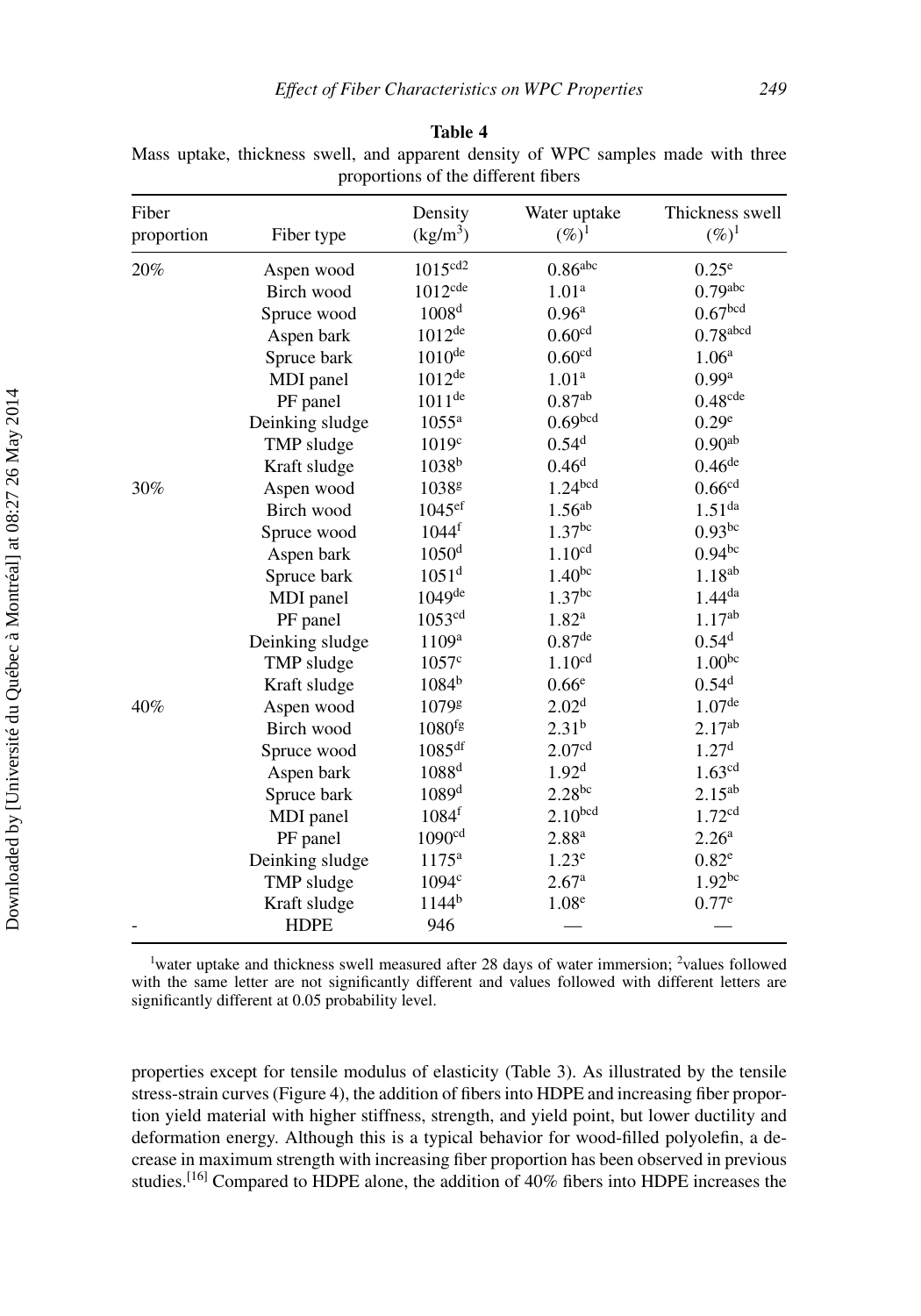

**Figure 2.** Variation in selected WPC properties with increasing fiber content.

modulus of elasticity by 182% and strength by 75% on average (for tensile and bending), and tensile deformation at break is 275 times lower (Table 5). These results indicate that WPC should be avoided for applications where toughness and ductility are crucial. Otherwise, the addition of fibers into the polymer improves mechanical performance. When comparing WPC formulations with 20% to 40% fiber proportion, the tensile modulus of elasticity increases by 68% on average (Figure 2), tensile strength increases by up to 28% on average, and toughness is reduced by 39% on average. The increase in modulus of elasticity was expected, because wood material is stiffer than HDPE, and this result is in good agreement with most previous works.<sup>[16]</sup> In the present study, the increased strength of HDPE observed for most formulations indicates strong fiber-matrix adhesion.

## *Effect of Fiber Type on WPC Physical Properties*

The analysis of variance revealed significant variations in all WPC properties according to fiber type, but the differences are less significant than those for fiber proportions (Table 3). The graph in Figure 5 provides an overview of the WPC properties, showing the averaged relative properties for the three fiber proportions of the different residue groups. However, no direct conclusions can be drawn due to the significant interactions between fiber type and fiber proportion (Table 3). In other words, the effect of fiber type varies with fiber proportion. Specific differences are presented in Table 5.

WPC apparent density was significantly affected by fiber type (Table 3). Composites made with the clean wood group are the lightest, those made with the sludge group are the heaviest, and those made with the composite panel and bark groups are in between (Table 4). Composite density increases with increasing degree of fiber contamination, shown by the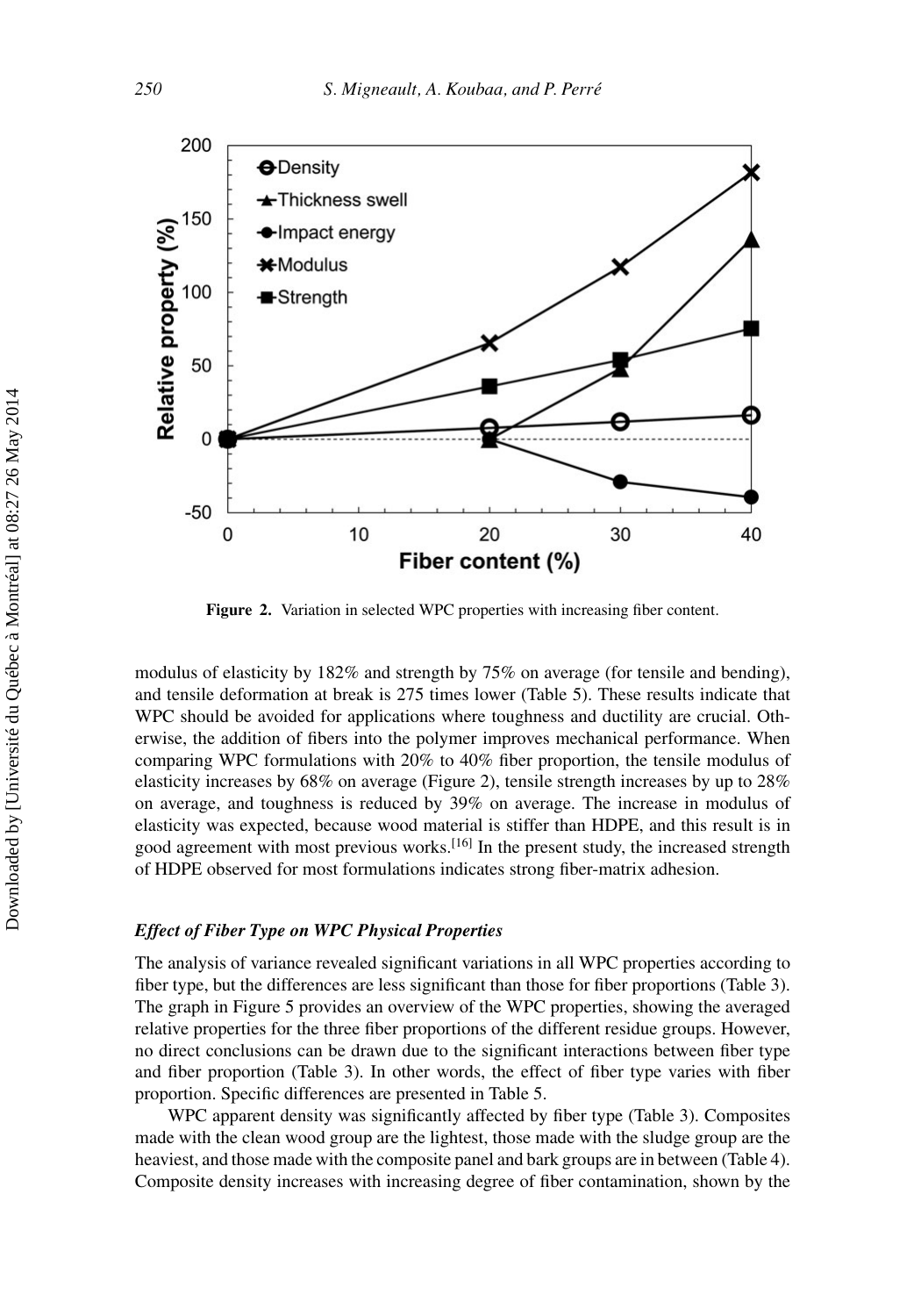

**Figure 3.** Mass uptake (a) and thickness swell (b) for the water-soaked WPC samples made from three proportions of the different fibers (averages for each proportion).

significant correlation between ash content and density (Table 6). This result is explained by the fact that inorganic materials such as metals are heavier and less bulky than wood. Clay in deinking sludge is another example of a dense inorganic material. Density also increases with increasing wood content and cellulose content (Table 6), because the wood fiber cell wall is denser than HDPE, as discussed above. Wood content was calculated using Equation (1). It should be noted that wood content is different from fiber proportion. Finally, fibers from the composite panel residues group were densified in previous processing steps and thus produced WPC with a slightly higher apparent density.

$$
Wood content = \frac{Fiber\,proparation}{100} \times (100 - ash\,content)
$$
 (1)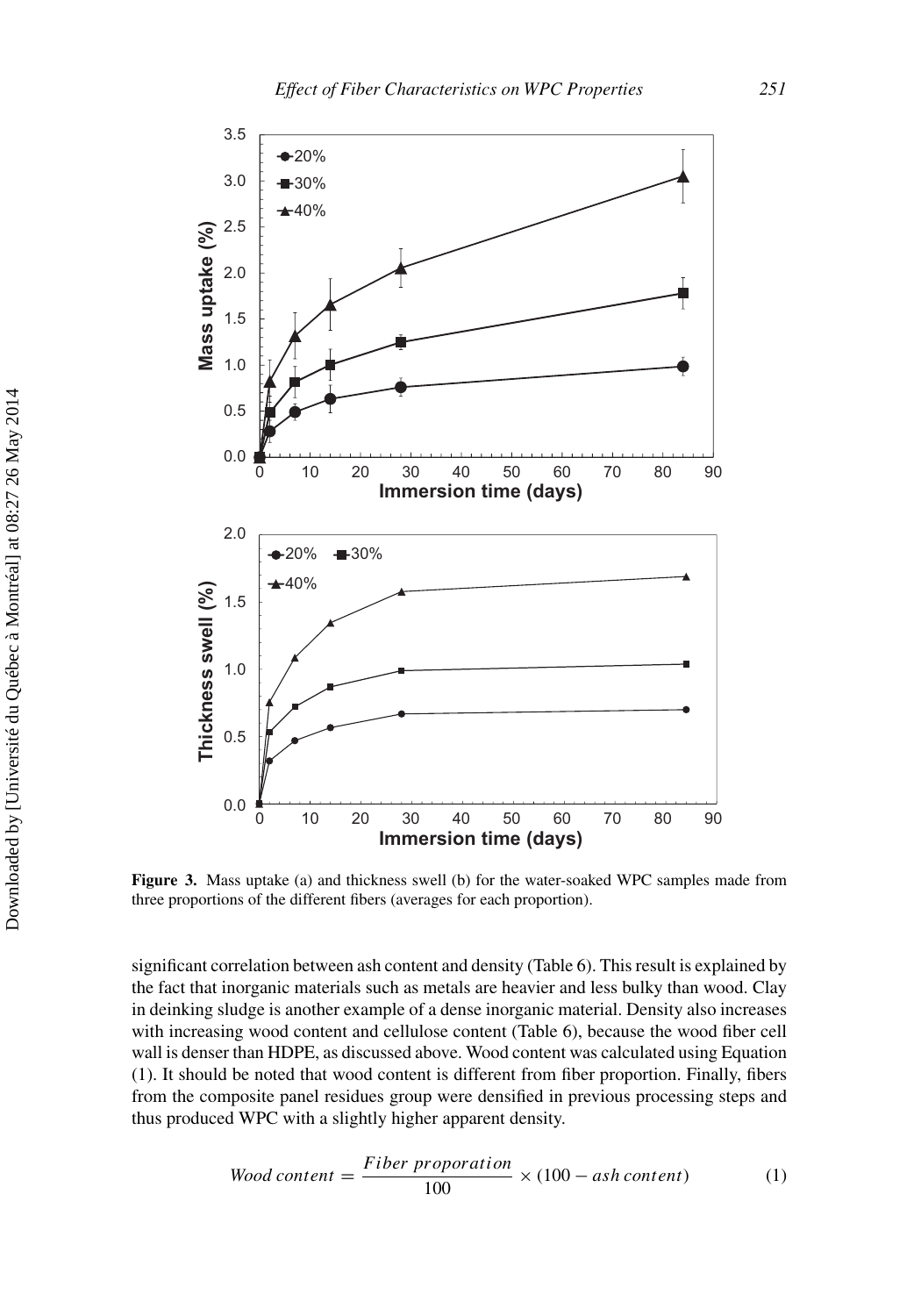

**Figure 4.** Tensile stress-strain curves for WPC samples with increasing fiber proportion (aspen wood given as example).

Fiber type also significantly affected WPC water absorption (Table 3). The WPC made with the sludge and bark groups are more hydrophobic on average than those made with clean wood (Figure 5 and Table 4), but with several exceptions. For example, the TMP



Figure 5. Relative values of selected WPC properties for the different fiber groups for the three fiber proportions (averages for each fiber proportion, modulus of elasticity and strength are averages for tensile and bending, groups described in Table 1).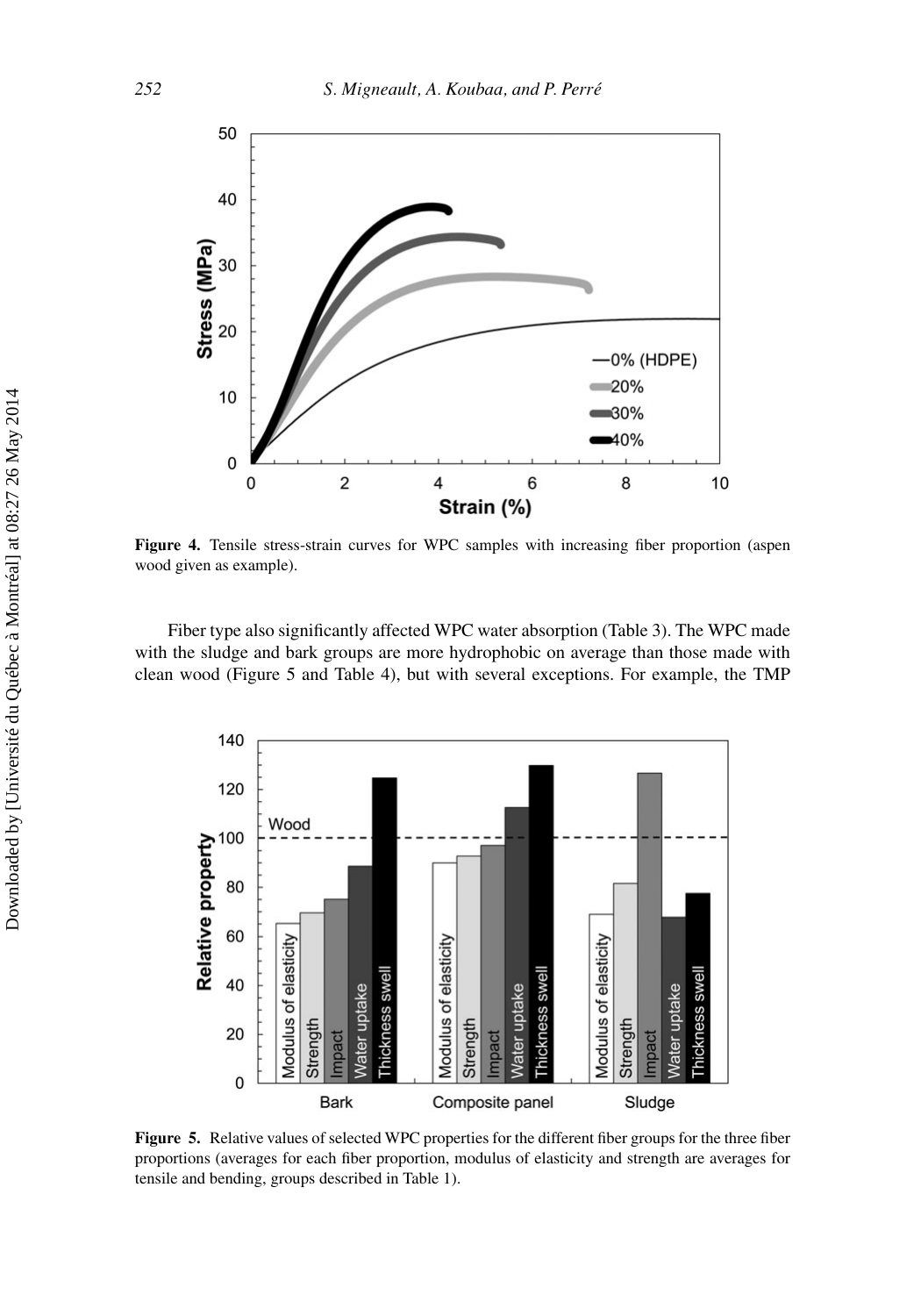sludge WPC shows very low water uptake at 20% fiber proportion, but very high water uptake at 40% fiber proportion. Significant correlations were observed between wood content (Equation (1)) and water absorption (Table 6 and Figure 6a), and between cellulose content and water absorption (Figure 6d). This result is explained by the fact that wood is the most hydrophilic component in composites. It is important to note that correlations with wood and cellulose contents presented in Table 6 implicitly includes the effect of fiber proportion.

For thickness swell, only the WPC made with the sludge group performed better than those made with clean wood (Figure 5 and Table 4). The two other residue groups, bark and composite panel, produced less dimensionally stable WPC compared to those made with clean wood, with a few exceptions. Composites made with deinking sludge, Kraft sludge, and aspen wood are the most dimensionally stable at all fiber proportions. Birch wood WPC are among the less stable at all fiber proportions, and the TMP sludge WPC also show low stability. Thus, large differences were observed within each fiber group. As expected, the significant correlations between wood content (Equation (1)) and thickness swell and between cellulose content and thickness swell suggest that the hydrophilic nature of the lignocellulosic material can partly explain these results (Table 6), with some exceptions. For example, aspen wood has the highest cellulose and wood contents but produced among the most dimensionally stable WPC. Obviously, fiber characteristics alone cannot explain all results. Other factors, such as fiber-matrix compatibility, could play important role and should be investigated.

## *Effect of Fiber Type on WPC Mechanical Properties*

In most cases, WPC made with clean wood fibers have higher modulus of elasticity than those made with residues (Figure 5). For all fiber proportions and both bending and tensile modulus of elasticity, aspen wood produced the stiffest WPC (Table 5). The composite panel residues group generally follows the clean wood group (Table 5), and shows equivalent bending modulus of elasticity (Table 3 and Figure 5). This result is unsurprising, because the residues were made of aspen wood with some cured resin. The bark group ranks last for all proportions for both bending and tensile modulus of elasticity, coming slightly behind the sludge group. Modulus of elasticity increases with increasing wood content and cellulose content (Figure 6b, Figure 6e, and Table 6). For example, aspen wood has the highest cellulose content and is therefore the stiffest (Table 2 and Table 5). Another example is the sludge group with its low wood content and thus low modulus of elasticity. No significant correlation coefficient was found between fiber aspect ratio and modulus of elasticity except for the sludge group, where the correlation was highly significant (Table 6). Within the sludge group, the Kraft sludge fibers have the highest aspect ratio and formed the stiffest WPC. In terms of mechanical strength, the wood group performed the best on average of all the residue groups for both tensile and bending strength (Figure 5). Aspen wood produced the best WPC for all fiber proportions for both bending and tensile strength (Table 5). The only exception is the Kraft sludge, which performed equally well or better than clean aspen wood on tensile strength. The bark group ranks last for tensile and bending strength for all proportions. For the other groups (sludge and composite panel), the ranking varies with fiber proportion and test type (bending or tensile). Significant correlations were found between wood content and mechanical strength (tensile and bending) and between cellulose content and mechanical strength (Figure 6c, Figure 6f, and Table 6). This result is explained by the fact that cellulose is the structural component of the wood cell wall, and it contains many hydroxyl groups for the esterification reaction with MAPE.[8] Thus, the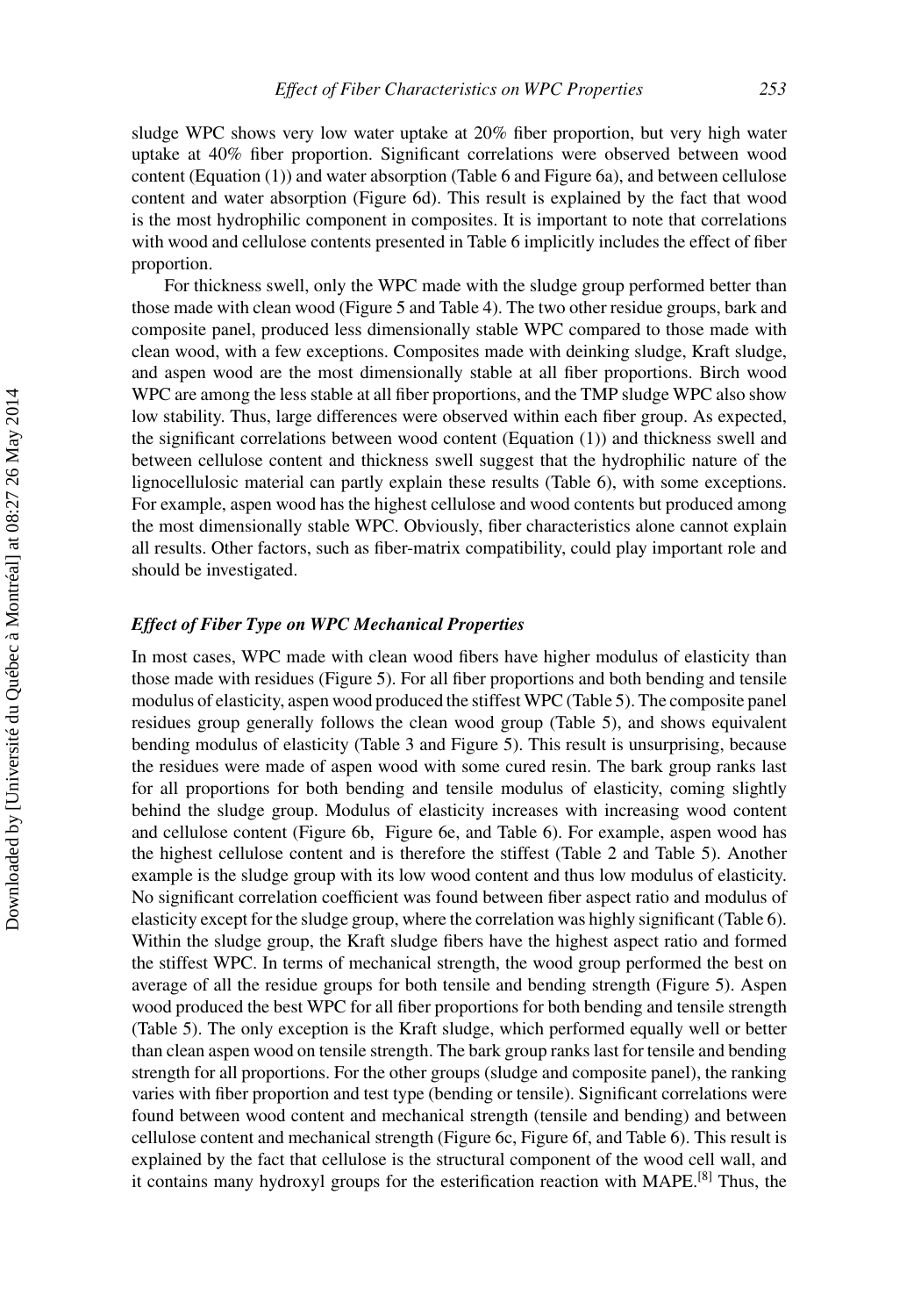| Downloaded by [Université du Québec à Montréal] at 08:27 26 May 2014 |  |  |
|----------------------------------------------------------------------|--|--|
|                                                                      |  |  |

| Table 5                                                                                  |  |
|------------------------------------------------------------------------------------------|--|
| Mechanical properties of WPC samples made with three proportions of the different fibers |  |

|                     |                    | Tensile properties   |                   | Elongation           | Impact                         |                   | Bending<br>properties     |
|---------------------|--------------------|----------------------|-------------------|----------------------|--------------------------------|-------------------|---------------------------|
| Fiber<br>proportion | Fiber type         | $E^a$ (GPa)          | Strength<br>(MPa) | at break<br>$(\%)$   | energy<br>(kJ/m <sup>2</sup> ) | $MOE^a$<br>(GPa)  | MOR <sup>b</sup><br>(MPa) |
| 20%                 | Aspen wood         | $1.11$ <sup>ac</sup> | $28.3^{b}$        | 7.38 <sup>e</sup>    | 22.9 <sup>c</sup>              | $1.36^{A}$        | $38.2^{\rm A}$            |
|                     | Birch wood         | 0.96 <sup>c</sup>    | $25.2^e$          | 8.75 <sup>cd</sup>   | $23.5^{\circ}$                 | 1.11 <sup>D</sup> | 33.4 <sup>C</sup>         |
|                     | Spruce wood        | $1.01^{b}$           | $25.1^e$          | 8.09 <sup>de</sup>   | 21.6 <sup>cd</sup>             | 1.10 <sup>D</sup> | $33.2^C$                  |
|                     | Aspen bark         | $0.76^e$             | 20.3 <sup>h</sup> | $10.5^{b}$           | $18.4^e$                       | $0.83^{\text{H}}$ | $26.8^{F}$                |
|                     | Spruce bark        | 0.73 <sup>e</sup>    | $19.8^{i}$        | 10.2 <sup>b</sup>    | 19.4 <sup>de</sup>             | 0.87 <sup>G</sup> | $25.8^{G}$                |
|                     | MDI panel          | 1.00 <sup>bc</sup>   | 25.8 <sup>d</sup> | 8.03 <sup>de</sup>   | $23.2^{\circ}$                 | 1.22 <sup>B</sup> | $34.2^{B}$                |
|                     | PF panel           | 0.89 <sup>d</sup>    | $23.8^{f}$        | 9.12 <sup>c</sup>    | 23.3 <sup>c</sup>              | $1.00^{\rm F}$    | $32.2^{D}$                |
|                     | Deinking<br>sludge | $0.72^e$             | $22.2^{g}$        | $18.5^{\mathrm{a}}$  | 45.7 <sup>a</sup>              | $0.74^{I}$        | $25.0^{\text{H}}$         |
|                     | TMP sludge         | 0.86 <sup>d</sup>    | 28.0 <sup>c</sup> | 5.98 <sup>f</sup>    | $16.5^e$                       | 1.05 <sup>E</sup> | 30.7 <sup>E</sup>         |
|                     | Kraft sludge       | 1.08 <sup>a</sup>    | 29.9 <sup>a</sup> | 7.46 <sup>e</sup>    | $28.3^{b}$                     | $1.15^{\circ}$    | $32.9^{\circ}$            |
| 30%                 | Aspen wood         | $1.43^a$             | $34.3^{\rm a}$    | 5.38 <sup>de</sup>   | 19.5 <sup>c</sup>              | 1.93 <sup>A</sup> | $45.6^{A}$                |
|                     | Birch wood         | 1.34 <sup>b</sup>    | 29.0 <sup>c</sup> | 5.21 <sup>e</sup>    | 16.7 <sup>d</sup>              | $1.72^{\rm C}$    | $41.5^{\circ}$            |
|                     | Spruce wood        | $1.34^{b}$           | 28.7 <sup>d</sup> | 4.84 <sup>f</sup>    | 15.7 <sup>d</sup>              | 1.57 <sup>D</sup> | $42.5^{\mathrm{B}}$       |
|                     | Aspen bark         | $0.91$ <sup>f</sup>  | $21.4^{i}$        | 5.86 <sup>c</sup>    | 13.0 <sup>e</sup>              | 1.05 <sup>G</sup> | 30.0 <sup>H</sup>         |
|                     | Spruce bark        | 0.93 <sup>e</sup>    | $19.7^{j}$        | $5.14^{ef}$          | 11.7 <sup>e</sup>              | 1.08 <sup>G</sup> | $28.5^{\mathrm{J}}$       |
|                     | MDI panel          | $1.34^{b}$           | $27.0^{\rm f}$    | 4.11 <sup>g</sup>    | $13.3^e$                       | 1.86 <sup>B</sup> | $40.6D$                   |
|                     | PF panel           | 1.16 <sup>c</sup>    | 26.6 <sup>g</sup> | 5.59 <sup>cd</sup>   | 16.8 <sup>d</sup>              | 1.38 <sup>E</sup> | 38.4 <sup>E</sup>         |
|                     | Deinking<br>sludge | 0.86 <sup>g</sup>    | 24.7 <sup>h</sup> | 9.81 <sup>a</sup>    | 30.3 <sup>a</sup>              | 0.94 <sup>H</sup> | $29.3^{I}$                |
|                     | TMP sludge         | 1.03 <sup>d</sup>    | $27.4^e$          | $4.10^{8}$           | $11.4^\text{e}$                | 1.29 <sup>F</sup> | $32.7^{G}$                |
|                     | Kraft sludge       | 1.15 <sup>c</sup>    | 31.6 <sup>b</sup> | 6.24 <sup>b</sup>    | 23.7 <sup>b</sup>              | 1.31 <sup>F</sup> | 34.2 <sup>F</sup>         |
| 40%                 | Aspen wood         | 1.83 <sup>a</sup>    | 38.9 <sup>a</sup> | $4.14^{b}$           | 18.1 <sup>c</sup>              | $2.55^{A}$        | 52.9 <sup>A</sup>         |
|                     | Birch wood         | $1.64^{b}$           | 32.0 <sup>c</sup> | $3.57$ <sup>de</sup> | $15.3^{d}$                     | 2.31 <sup>C</sup> | $49.2^{\rm B}$            |
|                     | Spruce wood        | $1.61^{bc}$          | 31.8 <sup>c</sup> | $3.44^e$             | $11.7^e$                       | $2.45^{\rm B}$    | $46.9^{\circ}$            |
|                     | Aspen bark         | 1.09 <sup>h</sup>    | $22.5^{g}$        | 3.88 <sup>c</sup>    | 10.7 <sup>e</sup>              | 1.38 <sup>G</sup> | 32.9H                     |
|                     | Spruce bark        | 1.20 <sup>g</sup>    | $23.0^{8}$        | 3.83 <sup>c</sup>    | $9.4^f$                        | 1.42 <sup>G</sup> | 33.7 <sup>G</sup>         |
|                     | MDI panel          | 1.61 <sup>c</sup>    | $33.6^{b}$        | 3.70 <sup>cd</sup>   | 15.2 <sup>d</sup>              | 2.25 <sup>D</sup> | $48.8^{\text{B}}$         |
|                     | PF panel           | 1.35 <sup>d</sup>    | 31.0 <sup>d</sup> | $4.17^{b}$           | 15.0 <sup>d</sup>              | 1.95 <sup>E</sup> | 45.0 <sup>D</sup>         |
|                     | Deinking<br>sludge | $1.06^{i}$           | $28.0^\mathrm{e}$ | 6.71 <sup>a</sup>    | 21.9 <sup>a</sup>              | $1.31^{\rm H}$    | $34.7^{F}$                |
|                     | TMP sludge         | 1.28 <sup>e</sup>    | $26.4^{\rm f}$    | 2.79 <sup>f</sup>    | 9.0 <sup>f</sup>               | 1.60 <sup>F</sup> | 34.1 <sup>G</sup>         |
|                     | Kraft sludge       | 1.24 <sup>f</sup>    | $33.3^{b}$        | 4.17 <sup>b</sup>    | 20.7 <sup>b</sup>              | 1.95 <sup>E</sup> | 42.8 <sup>E</sup>         |
| $0\%$               | HDPE <sup>d</sup>  | 0.63                 | 21.6              | 1100                 |                                | 0.56              | 19.9                      |

<sup>a</sup>modulus of elasticity; <sup>b</sup>modulus of rupture; <sup>c</sup>for each property within the same fiber proportion, values followed with the same letter are not significantly different and values followed with different letters are significantly different at 0.05 probability level; delongation at break taken from supplier technical sheet, no break on impact test.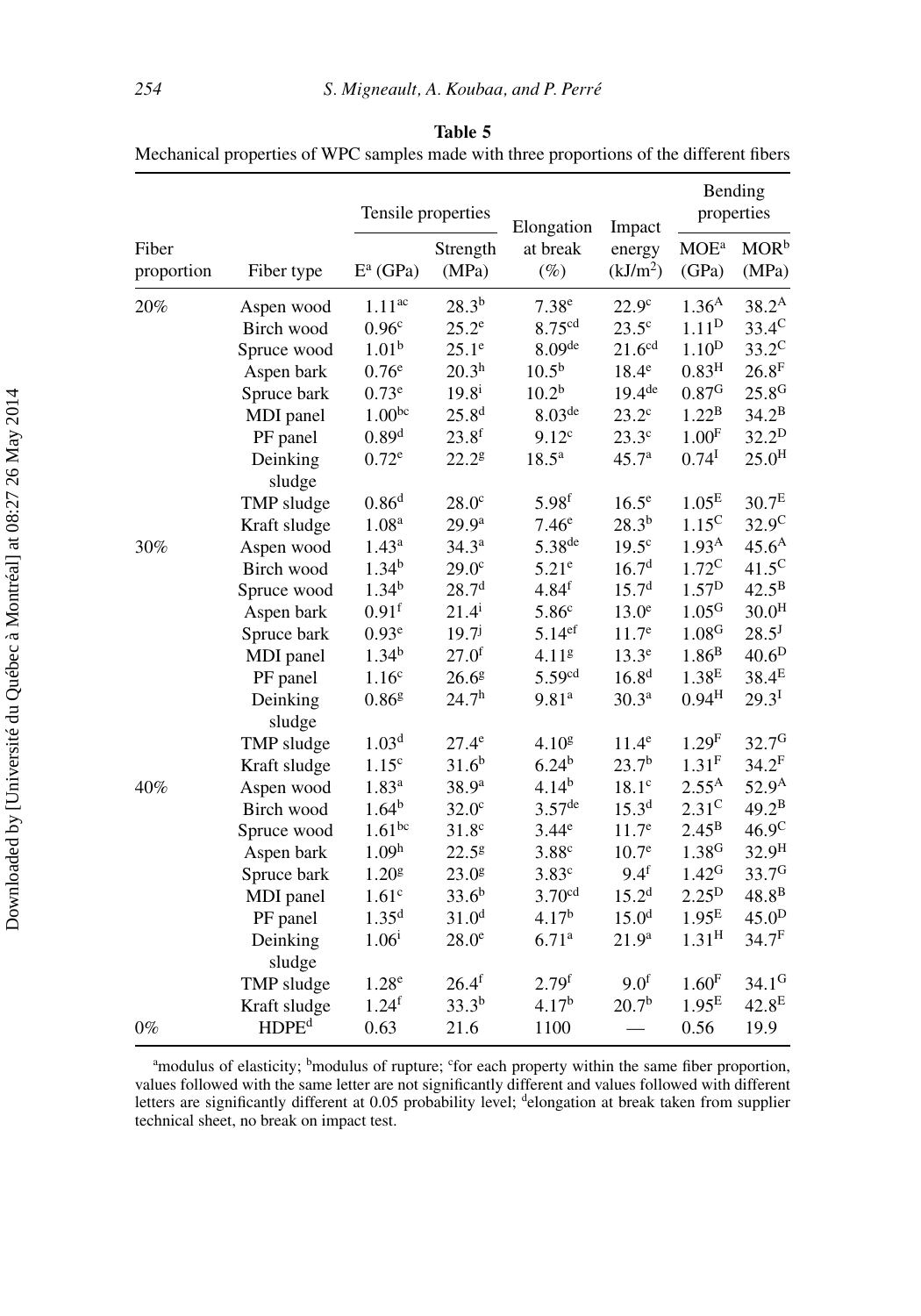Downloaded by [Université du Québec à Montréal] at 08:27 26 May 2014 Downloaded by [Université du Québec à Montréal] at 08:27 26 May 2014

|                           | Pearson's coefficients (determination coefficients) between selected WPC properties and selected fiber characteristics |                                                                                       |                                                    |                                                              |                                                               |                                                                                                                                  |                                                                               |                                                                                                                                      |                                                             |
|---------------------------|------------------------------------------------------------------------------------------------------------------------|---------------------------------------------------------------------------------------|----------------------------------------------------|--------------------------------------------------------------|---------------------------------------------------------------|----------------------------------------------------------------------------------------------------------------------------------|-------------------------------------------------------------------------------|--------------------------------------------------------------------------------------------------------------------------------------|-------------------------------------------------------------|
|                           |                                                                                                                        | Density                                                                               | uptake<br>Water                                    | hickness<br>swell                                            | $\Gamma$ ensile $\mathrm{E}^{\mathrm{s}}$                     | strength<br>Tensile                                                                                                              | Bending<br><b>MOE</b> <sup>a</sup>                                            | <b>Bending</b><br><b>MOR</b> <sup>b</sup>                                                                                            | Impact<br>energy                                            |
| Cellulose <sup>c</sup>    | All formulations<br>Without sludge                                                                                     | $0.591**$<br>$0.811**$                                                                | $0.773**$<br>$0.868**$                             | $0.620***$<br>0.183 <sup>NS</sup><br>$0.566***$              | $0.838**$<br>$0.931***$                                       | $0.838***$<br>$0.640**$                                                                                                          | $0.937***$<br>$0.847***$                                                      | $0.919***$<br>$0.841***$                                                                                                             | $-0.386$ <sup>NS</sup><br>$-0.301$ $\rm NS$                 |
| Ash <sup>c</sup>          | All formulations<br>Without sludge<br>Sludge only                                                                      | $0.978**$<br>$0.685**$                                                                | $0.437^{NS}$<br>$-0.262^{NS}$                      | $-0.327^{NS}$<br>0.197 <sup>NS</sup><br>-0.245 <sup>NS</sup> | $0.328^{NS}$<br>-0.240 <sup>NS</sup><br>-0.302 <sup>NS</sup>  |                                                                                                                                  | 0.392 <sup>NS</sup>                                                           |                                                                                                                                      | $-0.087$ <sup>NS</sup><br>$0.423*$                          |
| Wood content <sup>d</sup> | All formulations<br>Without sludge<br>Sludge only                                                                      | $\frac{0.298^{\rm NS}}{0.330^{\rm NS}}$<br>0.330 <sup>NS</sup><br>0.330 <sup>NS</sup> | $0.097^{NS}_{N45^{NS}}$<br>$0.894***$<br>$0.928**$ | $\frac{0.818**}{0.780**}$<br>0.780**                         | $0.124$ <sup>NS</sup><br>$0.783***$<br>$0.784***$<br>$0.792*$ | $0.060^{NS}_{100}$<br>$0.067^{NS}_{100}$<br>$0.0432^{NS}_{100}$<br>$0.107^{NS}_{100}$<br>$0.37^{3*}_{100}$<br>$0.321^{NS}_{100}$ | $-0.210^{NS}$<br>$-0.273^{NS}$<br>0.196 <sup>KS</sup><br>0.789**<br>$0.793**$ | $\begin{array}{c} 0.394^{\rm NS} \\ -0.255^{\rm NS} \\ -0.377^{\rm NS} \\ 0.303^{\rm NS} \\ 0.705^{**} \\ 0.705^{**} \\ \end{array}$ | $-0.479*$<br>0.273 <sup>NS</sup><br>$-0.743***$<br>-0.754** |
| Aspect ratio              | All formulations<br>Without sludge<br>Sludge only                                                                      | 0.368 <sup>NS</sup><br>$0.046^{NS}$<br>$0.287^{NS}$                                   | $-0.319NS$<br>$-0.215^{NS}$<br>$0.843***$          | $-0.286^{NS}$<br>$-0.379^{NS}$                               | $0.136$ <sup>NS</sup><br>$-0.099$ NS                          | $0.264^{NS}$<br>$0.136$ <sup>NS</sup>                                                                                            | $-0.090^{NS}$<br>$0.105$ <sup>NS</sup><br>$0.809**$                           | $0.626^{NS}$<br>-0.141 <sup>NS</sup><br>0.061 <sup>NS</sup>                                                                          | $0.188^{\rm NS}$<br>$-0.074$ <sup>NS</sup><br>$-0.835***$   |
|                           | Sludge only                                                                                                            | $0.182^{NS}$                                                                          | $-0.154$ <sup>NS</sup>                             | $-.007$ <sup>NS</sup>                                        | 0.635 <sup>NS</sup>                                           | $0.854***$                                                                                                                       | $0.565^{NS}$                                                                  | $0.631$ <sup>NS</sup>                                                                                                                | $-0.284$ <sup>NS</sup>                                      |

Pearson's coefficients (determination coefficients) between selected WPC properties and selected fiber characteristics **Table 6**

<sup>a</sup>modulus of elasticity; <sup>b</sup>modulus of rupture; <sup>c</sup>chemical compositions obtained from mass weighted sums of fiber chemical compositions from Table 2;<br><sup>d</sup>as defined by Equation (1); \*\*significant at 1% probability level; amodulus of elasticity; bmodulus of rupture; cchemical compositions obtained from mass weighted sums of fiber chemical compositions from Table 2; das defined by Equation (1); ∗∗significant at 1% probability level; ∗ significant at 5% probability level; **NS**not significant at 5% probability level.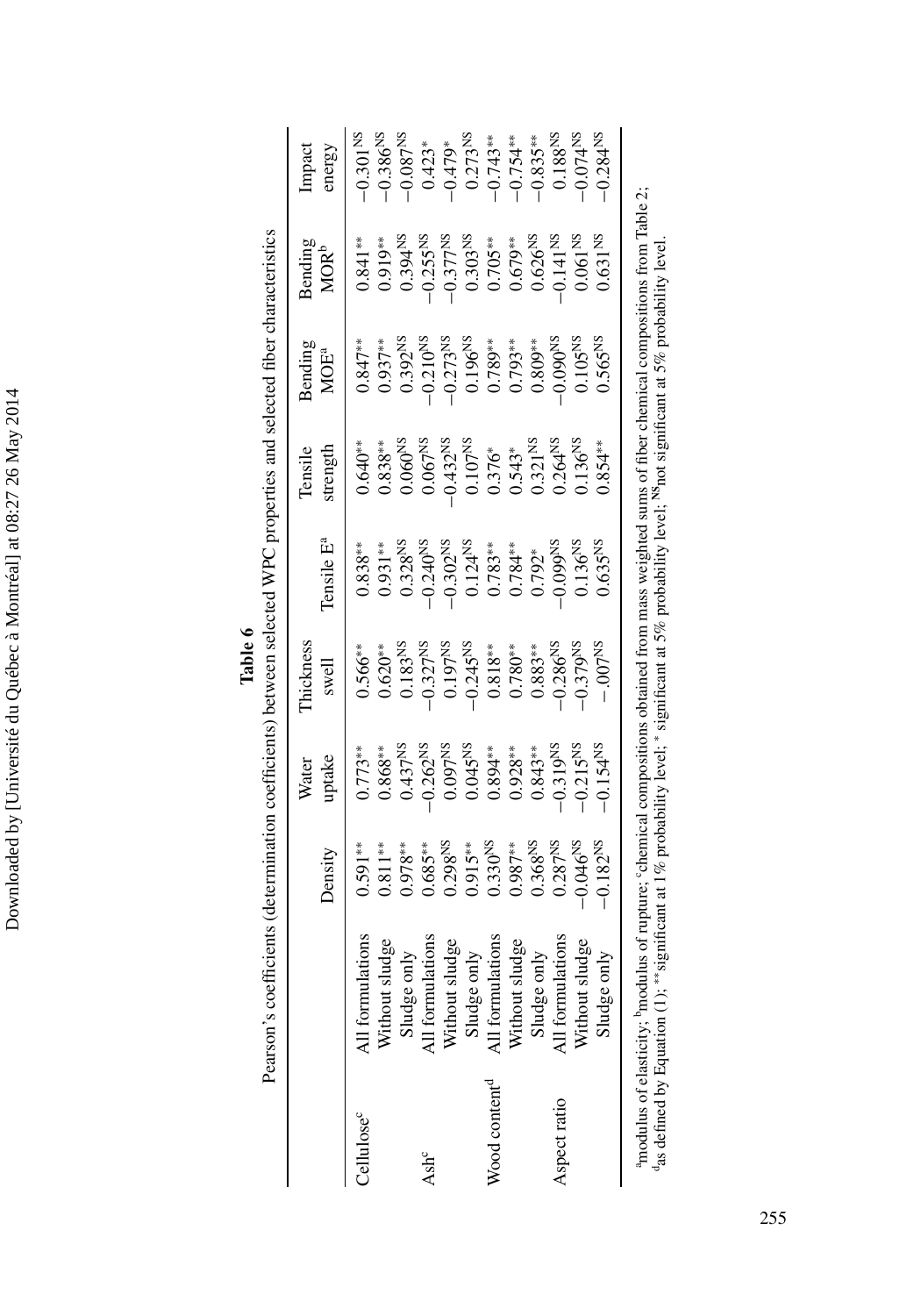surface chemistry of the Kraft fibers provides good compatibility with MAPE,<sup>[8]</sup> resulting in effective reinforcement. Similar to previous results,  $[9,11,17]$  the two barks produced the weakest WPC at all proportions (Table 5) due to low intrinsic mechanical resistance and poor compatibility with MAPE.

Tensile elongation at break also showed significant variation with fiber type (Table 3). The between-fiber variation is low and without great practical interest, with the exception of deinking sludge fibers, which produced highly ductile WPC (Table 5). Deinking sludge is a unique fiber type because it contains clay recovered in the paper recycling process. Clay is a desirable filler material for thermoplastics because it has low impact on the mechanical performance (e.g., toughness, strength, elongation, etc.).<sup>[18]</sup>

In terms of impact energy, the sludge group produced higher toughness than the wood group, the composite panel group produced comparable toughness to the wood group, and bark produced lower toughness than the wood group (Figure 5 and Table 5). Much higher impact energy was found for deinking sludge WPC than for all other formulations. For example, at 20% fiber proportion, impact energy is approximately double that for the wood group. Kraft sludge WPC also performed well on impact tests. These results cannot be explained by either cellulose or ash contents (Table 6). Surprisingly, the fiber aspect ratio did not explain the results either (Table 6). This result is contradictory to previous reports that indicated that unnotched impact strength is inversely proportional to fiber aspect ratio.<sup>[19,20]</sup> The low values of aspect ratio (Table 2) for most of the analyzed materials (except TMP and Kraft fibers) is among the plausible explanations of the non-significant impact of the aspect ratio on the impact strength, except for the TMP and Kraft fibers (Table 2). The highest impact values were found for the deinked sludge composites (Table 5). This result could be explained by the high inorganic matters found in the deinked sludge (Table 2) compared to other materials. This result is in good agreement with previous findings<sup>[21]</sup> suggesting that small inorganic particles have a beneficial effect on toughness. Impact energy decreases as wood content increases, as shown by the highly significant correlation coefficients (Table 6). Thus, the wood material proportion of the residues has a more negative effect on impact resistance than the inorganic proportion of the residues. The very low impact resistance of the TMP sludge WPC is not explained. The uneven fiber dispersion in the TMP samples could be among the plausible explanations. Scanning electron micrographs did not show, however, evidence of bad fibers and small inorganic particles dispersion in the TMP composite (Figure 7). Other factors, such as surface roughness, fiber flexibility, and fiberpolymer interactions, are also among the plausible explanations, but further investigations are needed.

## **Opportunities for Recycling and Practical Implications**

Although clean wood generally produces WPC with superior physical and mechanical properties compared to WPC made with wood residues, there are nevertheless opportunities for using some residues. Kraft sludge WPC ranked best or second-best for tensile strength and impact energy for all fiber proportions, and in many cases it performed better than birch and spruce fibers. Thus, according to the present results, Kraft sludge could be useful for WPC production. Deinking sludge could be used for applications where tenacity and water resistance are important. It could serve as a cost-effective plastic filler to replace more expensive raw fiber materials used in conventional WPC applications. It could also be used as an additive in WPC, in addition to conventional clean wood particles, to increase tenacity and water resistance. The composite panel industry residue group, containing around 95% wood, produced WPC with similar properties to those made with clean wood, with the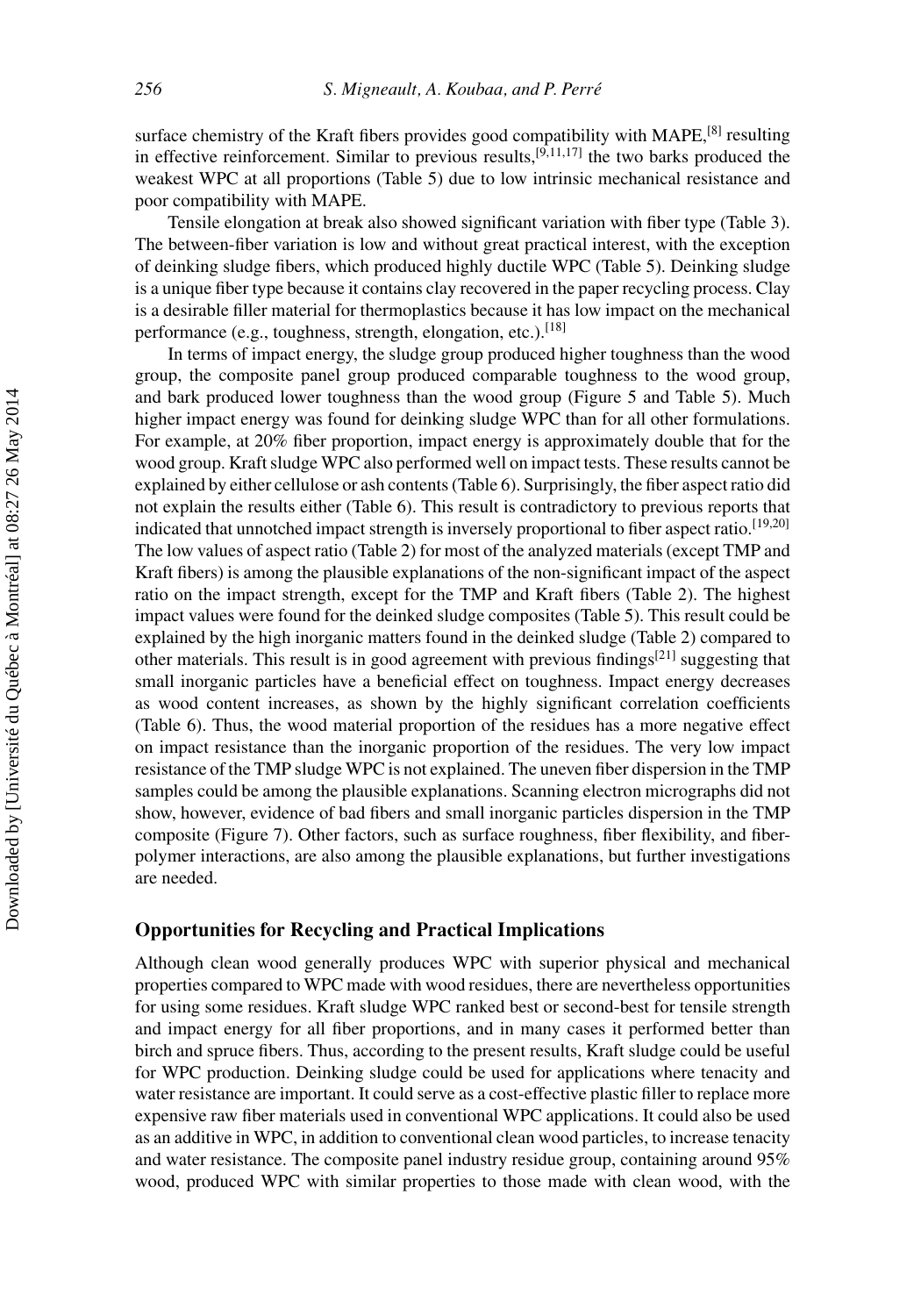

**Figure 6.** Correlation between wood content in WPC samples and (a) water uptake, (b) bending modulus of elasticity, (c) bending modulus of rupture. Correlation between cellulose content in WPC samples and (d) water uptake, (e) bending modulus of elasticity, (f) bending modulus of rupture. *(Continued)*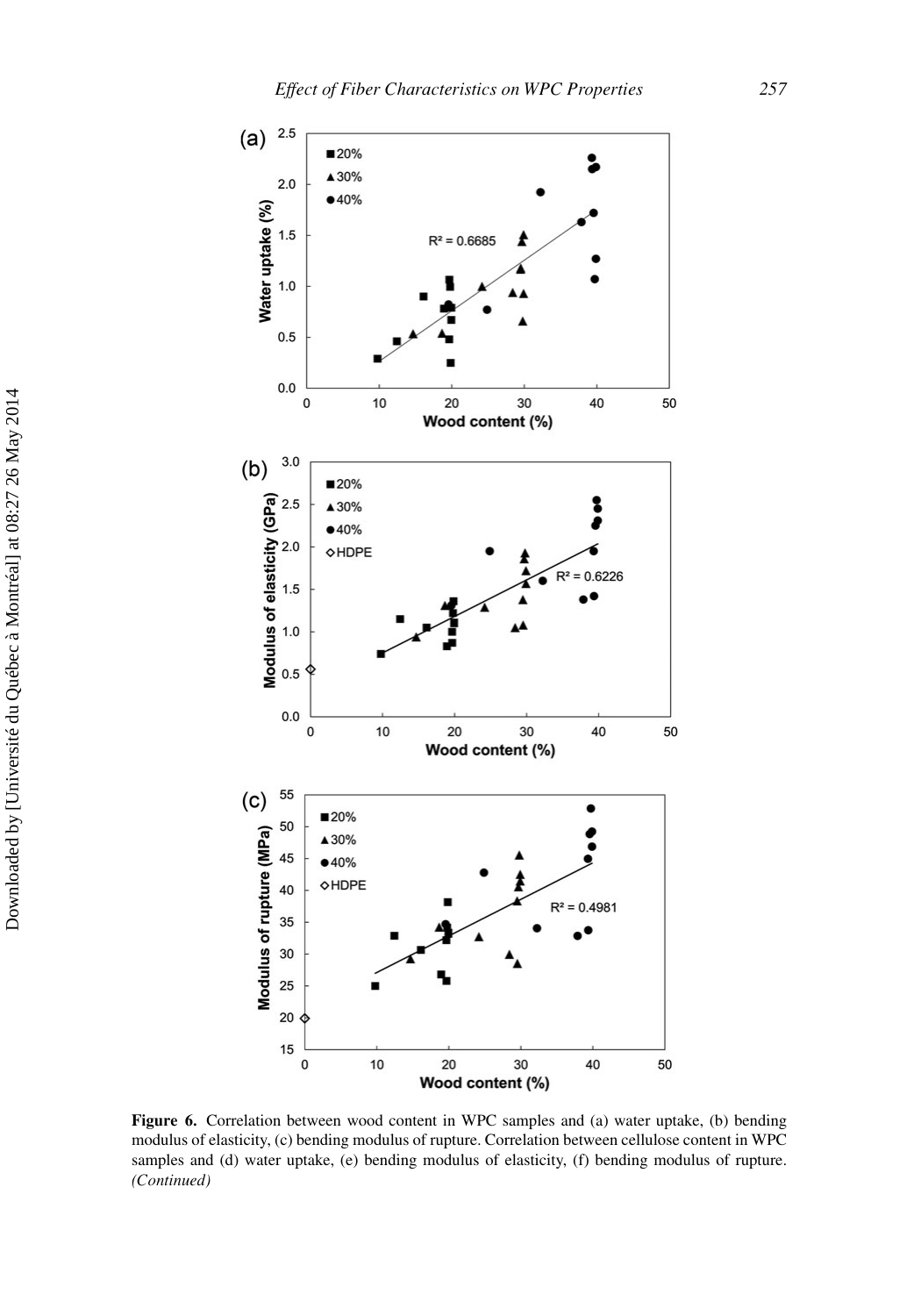

**Figure 6.** (Continued)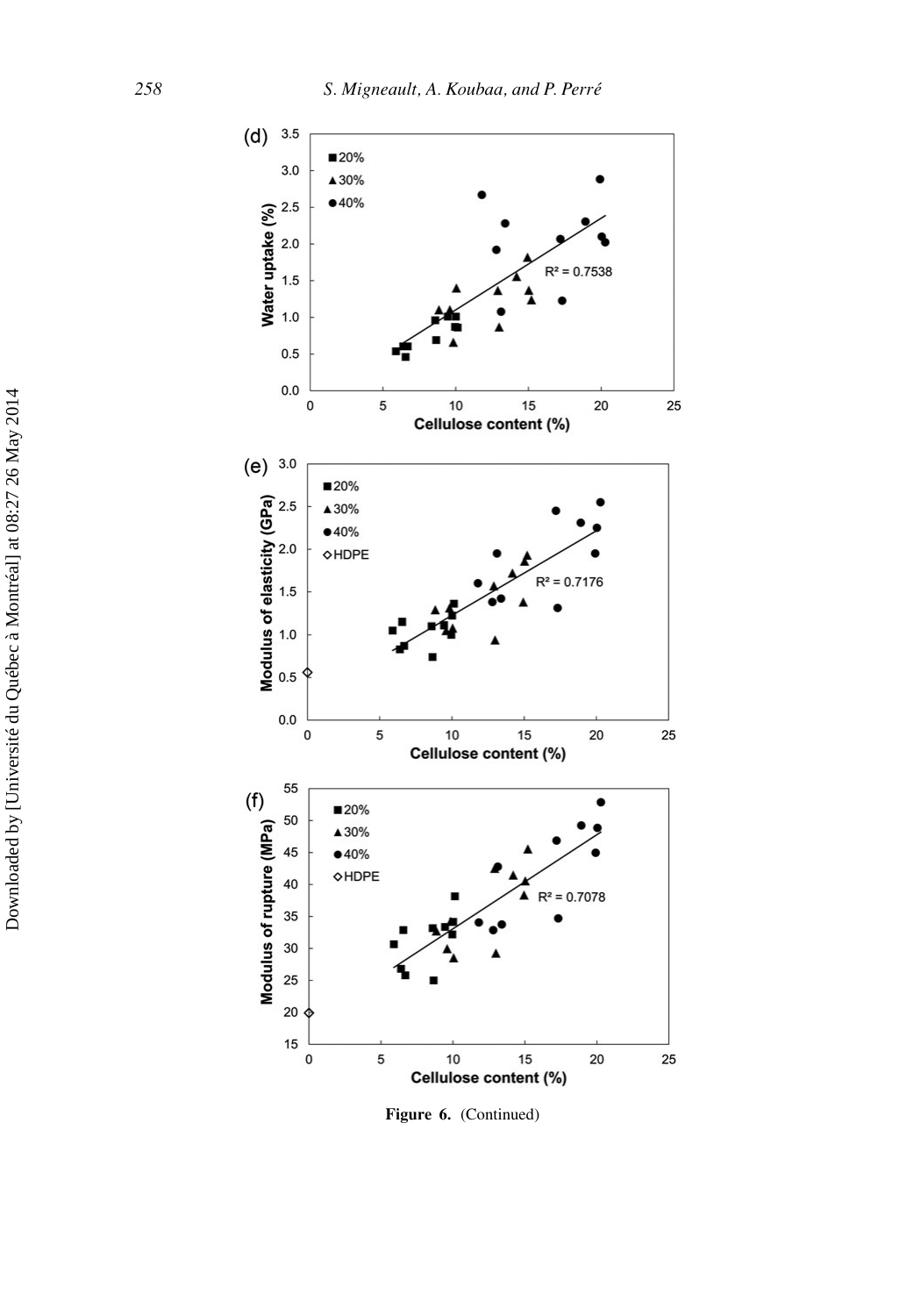

**Figure 7.** Scanning electron micrograph showing the fibers and inorganic material dispersion in TMP sludge WPC at 300X enlargement.

exception of moisture properties. It could therefore have a wide range of applications. Of the residues examined here, only bark and TMP sludge should be avoided for WPC production. Finally, the underused poplar fibers produced the best WPC in terms of mechanical strength and stiffness.

One interesting result is that the degree of contamination (ash content) did not explain any of the variations in WPC properties (Table 6), indicating that fiber contamination is not a limiting factor for WPC application. However, even low fiber contamination, as low as 5%, is undesirable for traditional wood-based composites such as particleboards and medium density fiberboards.<sup>[22]</sup> For example, Migneault et al.<sup>[23]</sup> observed a decrease in mechanical and physical properties with increasing ash content for medium-density fiberboards made with pulp and paper sludge.

Aside from the properties of the produced WPC, the low cost, availability, and environmental benefits of using residues are notable advantages. Moreover, the small particle size of these residues, which may be an obstacle for many applications, is adequate for WPC. On the other hand, there are many drawbacks to handling residues or waste. For example, sludge has very high moisture content and is typically difficult to dry. The high proportion of inorganic particles may increase wear of processing equipment. Social acceptability and health concerns would also need to be addressed prior to industry-scale production.

## **Conclusions**

Results from this study indicate that thickness swell, water uptake, mechanical strength, and stiffness increased and elongation at break and impact energy decreased with increasing fiber proportion. In general, clean wood produced WPC with superior physical and mechanical properties compared to those made with wood residues, except for the Kraft mill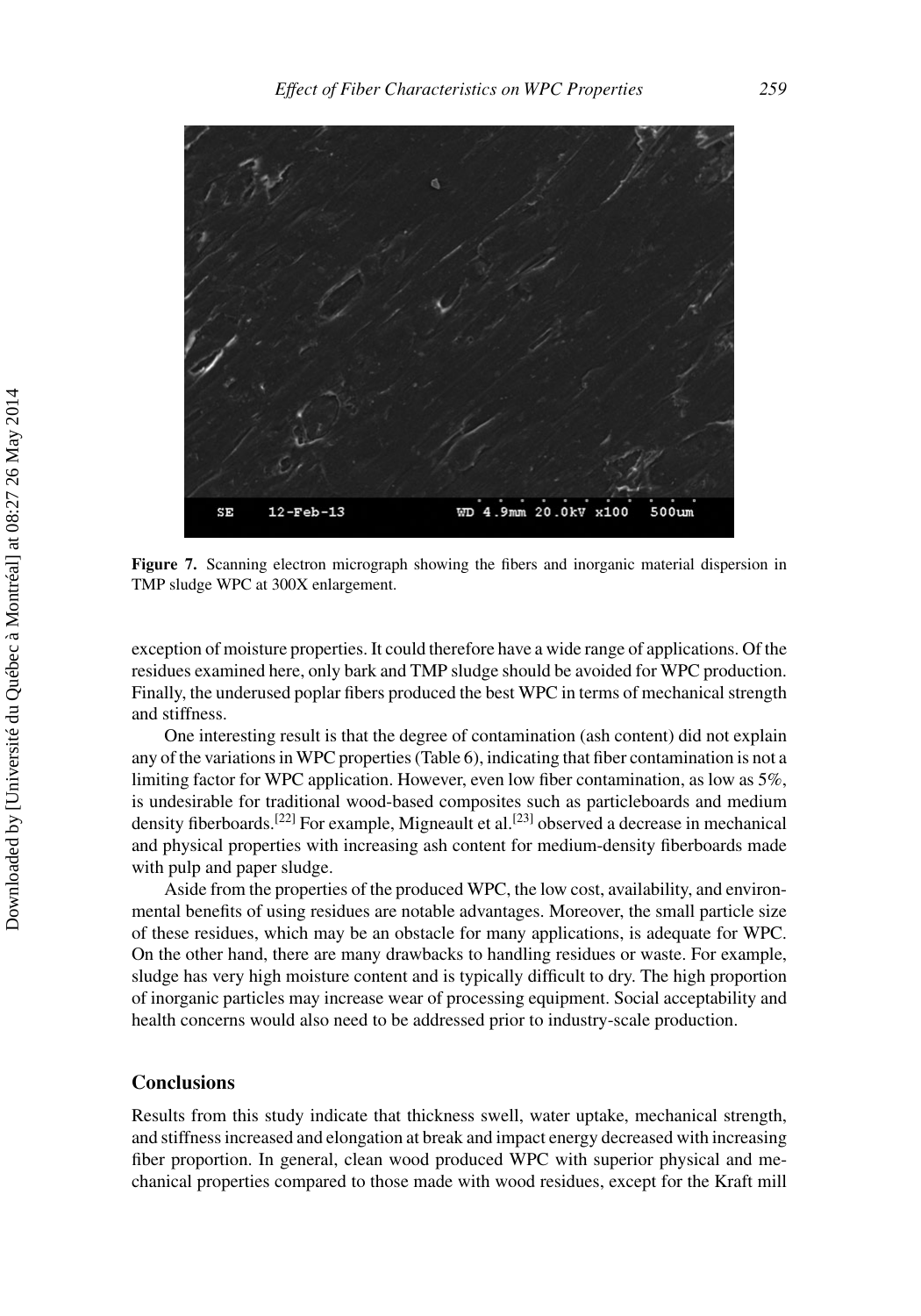sludge. The latter produced WPC with higher tensile strength and impact energy compared to those made with virgin birch and spruce fibers. Deinking sludge produced WPC with the highest tenacity and ductility.

The variation between the mechanical and physical properties of the WPC from different sources was mainly explained by the cellulose content and the wood content, while the fiber aspect ratio was not an important factor. The significant correlations between the wood content and WPC properties suggest that the wood content of fibers partially explains variations in WPC properties. However, the insignificant correlation between the ash content and WPC properties suggests that the presence of ash is not a limiting factor for WPC application.

### **References**

- 1. Nova Institute. *Upbeat Cologne WPC Congress Two-Figure Growth in WPC Production and Exciting Innovation Awards for Evonik, Möller and Werzalit*; Nova Institute GmbH: Hürth, Germany, 2012.
- 2. MDDEP. *Politique Queb´ ecoise de Gestion des Mati ´ eres R ` esiduelles: Plan d'Action 2011-2015; ´ Ministere du D ` eveloppement Durable ´* , de l'Environnement et des Parcs (MDDEP): Quebec, ´ Canada, 2010.
- 3. Lightsey, G.R.; Short, P.H.; Sinha, V.K.K. Low cost polyolefin composites containing pulp mill wood residue. Polym. Eng. Sci. **1977**, *17*(5), 305–310.
- 4. Boeglin, N.; Triboulot, P.; Masson, D. A feasibility study on boards from wood and plastic waste: Bending properties, dimensional stability and recycling of the board. Holz. Roh. Werkst. **1977**, *55*, 13–16.
- 5. Georgopoulos, S.T.; Tarantili, P.A.; Avgerinos, E.; Andreopoulos, A.G.; Koukios, E.G. Thermoplastic polymers reinforced with fibrous agricultural residues. Polym. Degrad Stabil. **2005**, *90*, 303–312.
- 6. Panthapulakkal, S.; Sain, M. Injection molded wheat straw and corn stem filled polypropylene composites. J. Polym. Environ. **2006**, *14*, 265–272.
- 7. Slama I. *Caracteristiques Physico-M ´ ecanique des Composites Bois-Plastiques Provenant de la ´ Valorisation des Résidus des Panneaux MDF: Études des Possibilités de Recyclage; Master's thesis (in French)*, Université du Québec en Abitibi-Témiscamingue, Canada, 2009.
- 8. Bouafif, H.; Koubaa, A.; Perré, P.; Cloutier, A.; Riedl, B. Analysis of among-species variability in wood fiber surface using DRIFTS and XPS: Effects on esterification efficiency. J. Wood. Chem. Technol. **2008**, *28*, 296–315.
- 9. Safdari, V.; Khodadadi, H.; Hosseinihashemi, S.K.; Ganjian, E. The effects of poplar bark and wood content on the mechanical properties of wood-polypropylene composites. Bioresources **2011**, *6*(4), 5180–5192.
- 10. Yemele, M.C.N.; Koubaa, A.; Cloutier, A.; Soulounganga, P.; Wolcott, M. Effect of bark fiber content and size on the mechanical properties of bark/HDPE composites. Compos. Part A **2010**, *41*, 131–137.
- 11. Yemele, M.C.N.; Koubaa, A.; Cloutier, A.; Soulounganga, P.; Stevanovic, T., Wolcott, M.P. Effects of hot water treatment of raw bark, coupling agent, and lubricants on properties of bark/HDPE composites. Ind. Crop. Prod. **2013**, *42*, 50–56.
- 12. Browning, B.L. *Methods of Wood Chemistry. Vol. 2*; Interscience Publishers: New York, 1967.
- 13. Rowell, R.M. *Handbook of Chemistry and Wood Composites*; CRC Press: Boca Raton, FL, USA, 2005.
- 14. Stark, N.M.; Rowlands, R.E. Effects of wood fiber characteristics on mechanical properties of wood/polypropylene composites. Wood Fiber Sci. **2003**, *35*(2), 167–174.